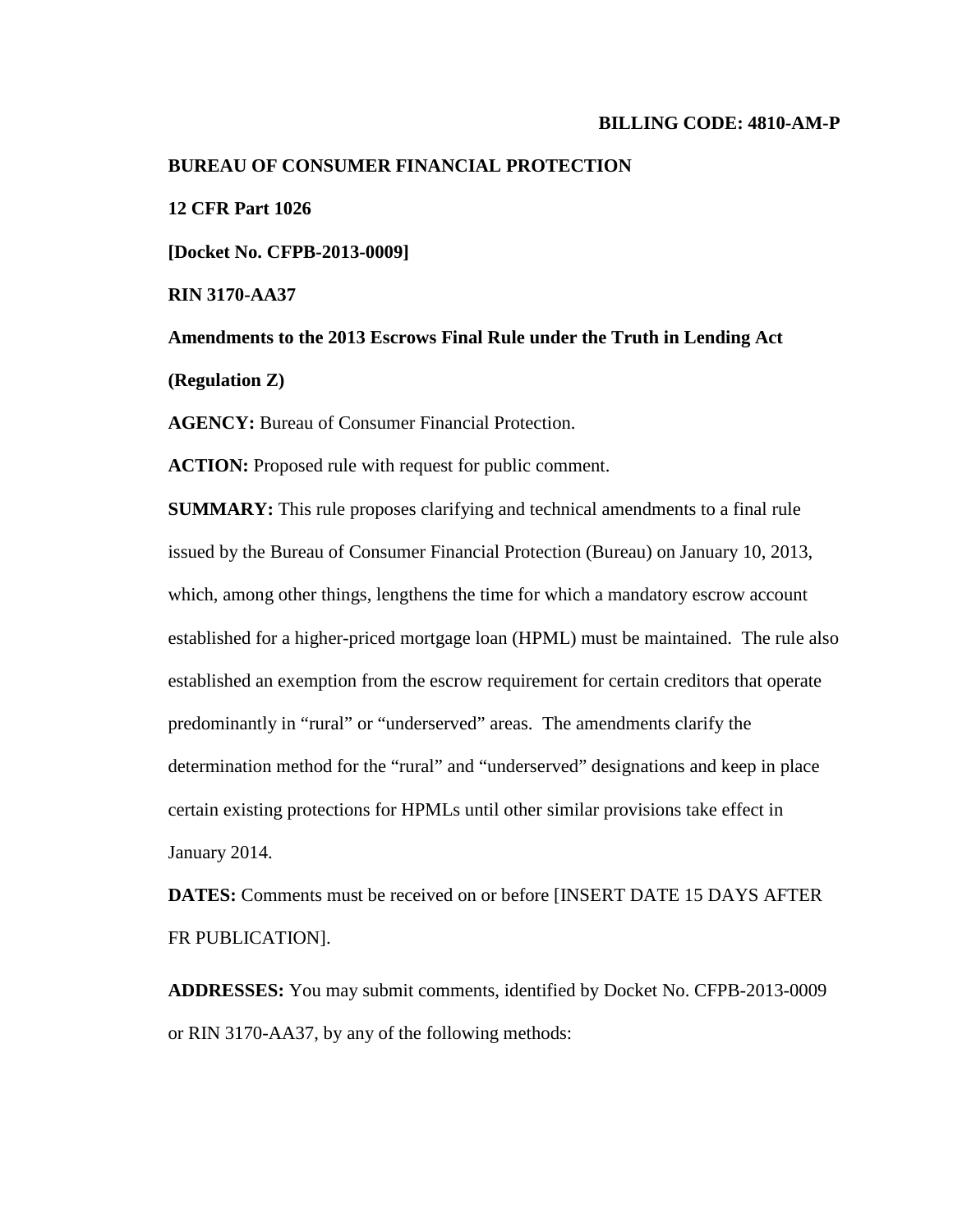- *Electronic*: http://www.regulations.gov. Follow the instructions for submitting comments.
- *Mail/Hand Delivery/Courier:* Monica Jackson, Office of the Executive Secretary, Consumer Financial Protection Bureau, 1700 G Street, NW, Washington, DC 20552.

*Instructions*: All submissions should include the agency name and docket number or Regulatory Information Number (RIN) for this rulemaking. Because paper mail in the Washington, DC area and at the Bureau is subject to delay, commenters are encouraged to submit comments electronically. In general, all comments received will be posted without change to http://www.regulations.gov. In addition, comments will be available for public inspection and copying at 1700 G Street, NW, Washington, DC 20552, on official business days between the hours of 10 a.m. and 5 p.m. Eastern Time. You can make an appointment to inspect the documents by telephoning (202) 435-7275.

All comments, including attachments and other supporting materials, will become part of the public record and subject to public disclosure. Sensitive personal information, such as account numbers or social security numbers, should not be included. Comments will not be edited to remove any identifying or contact information.

**FOR FURTHER INFORMATION CONTACT:** Whitney Patross, Attorney; Joseph Devlin and Richard Arculin, Counsels; Office of Regulations, at (202) 435-7700.

### **SUPPLEMENTARY INFORMATION:**

## **I. Summary of Proposed Rule**

In January 2013, the Bureau issued several final rules concerning mortgage markets in the United States pursuant to the Dodd-Frank Wall Street Reform and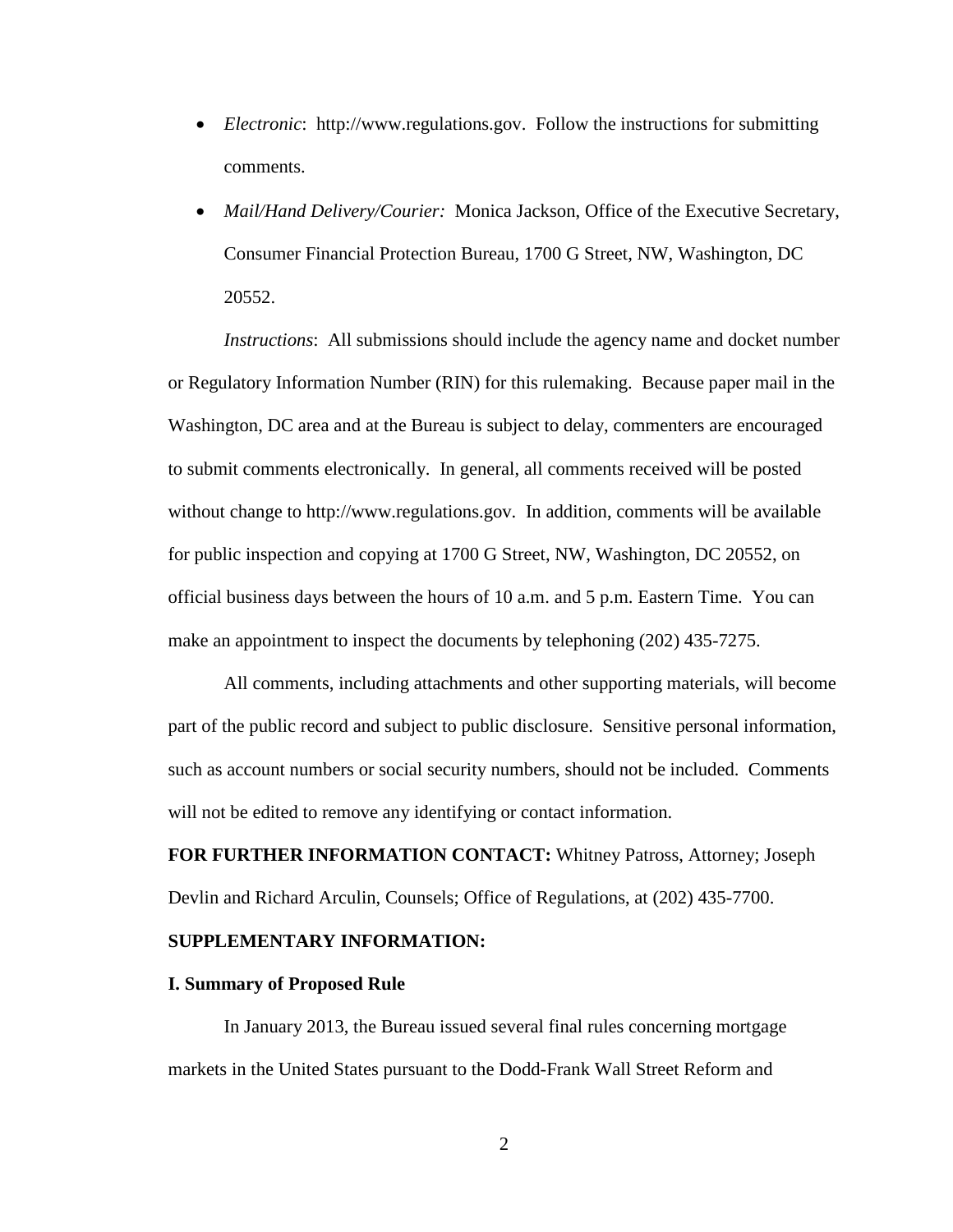Consumer Protection Act (Dodd-Frank Act) Public Law No. 111-203, 124 Stat. 1376 (2010) (2013 Title XIV Final Rules). One of these rules was Escrow Requirements Under the Truth in Lending Act (Regulation Z) (20[1](#page-0-0)3 Escrows Final Rule),  $^1$  issued on January 10.<sup>[2](#page-2-0)</sup> The rule expanded on an existing Regulation Z requirement that creditors maintain escrow accounts for higher-priced mortgage loans and created an exemption for certain loans made by certain creditors that operate predominantly in "rural" or "underserved" areas. Three other of the 2013 Title XIV Final Rules also contain provisions affecting certain loans made in "rural" or "underserved" areas.

The Bureau is now proposing certain clarifying and technical amendments to the 2013 Escrows Final Rule, including clarification of how to determine whether a county is considered "rural" or "underserved" for the application of the escrows requirement and the other Dodd-Frank Act regulations.<sup>[3](#page-2-1)</sup> Specifically, the Bureau is proposing changes to clarify how a county's "rural" and "underserved" status may be determined based on currently applicable Urban Influence Codes (UICs) established by the United States Department of Agriculture, Economic Research Service (USDA-ERS) (for "rural") or based on Home Mortgage Disclosure Act (HMDA) data (for "underserved") and to

<span id="page-2-0"></span><sup>&</sup>lt;sup>1</sup> 78 FR 4726 (Jan. 22, 2013).<br><sup>2</sup> The other rules include: Ability-to-Repay and Qualified Mortgage Standards under the Truth in Lending Act (Regulation Z) (2013 ATR Final Rule), 78 FR 6407; High-Cost Mortgages and Homeownership Counseling Amendments to the Truth in Lending Act (Regulation Z) and Homeownership Counseling Amendments to the Real Estate Settlement Procedures Act (Regulation X) (2013 HOEPA Final Rule), 78 FR 6855; Disclosure and Delivery Requirements for Copies of Appraisals and Other Written Valuations under the Equal Credit Opportunity Act (Regulation B), 78 FR 7215; Mortgage Servicing Rules Under the Real Estate Settlement Procedures Act (Regulation X), 78 FR 10695; Mortgage Servicing Rules Under the Truth in Lending Act (Regulation Z), 78 FR 10901; Appraisals for Higher-Priced Mortgage Loans (issued jointly with other agencies) (2013 Interagency Appraisals Final Rule), 78 FR 10367; Loan Originator Compensation Requirements under the Truth in Lending Act (Regulation Z), 78 FR 11279.

<span id="page-2-1"></span><sup>&</sup>lt;sup>3</sup> The specific provisions that rely on the "rural" and "underserved" definitions are as follows: (1) the § 1026.35(b)(2)(iii) exemption to the 2013 Escrows Final Rule's escrow requirement for higher-priced mortgage loans; (2) the  $\S$  1026.43(f) allowance for balloon-payment qualified mortgages; (3) the § 1026.32(d)(1)(ii)(C) exemption from the balloon payment prohibition on high-cost mortgages; and (4) the § 1026.35(c)(4)(vii)(H) exemption from the § 1026.35(c)(4)(i) HPML second appraisal requirement for credit transactions made by creditors located in a rural county.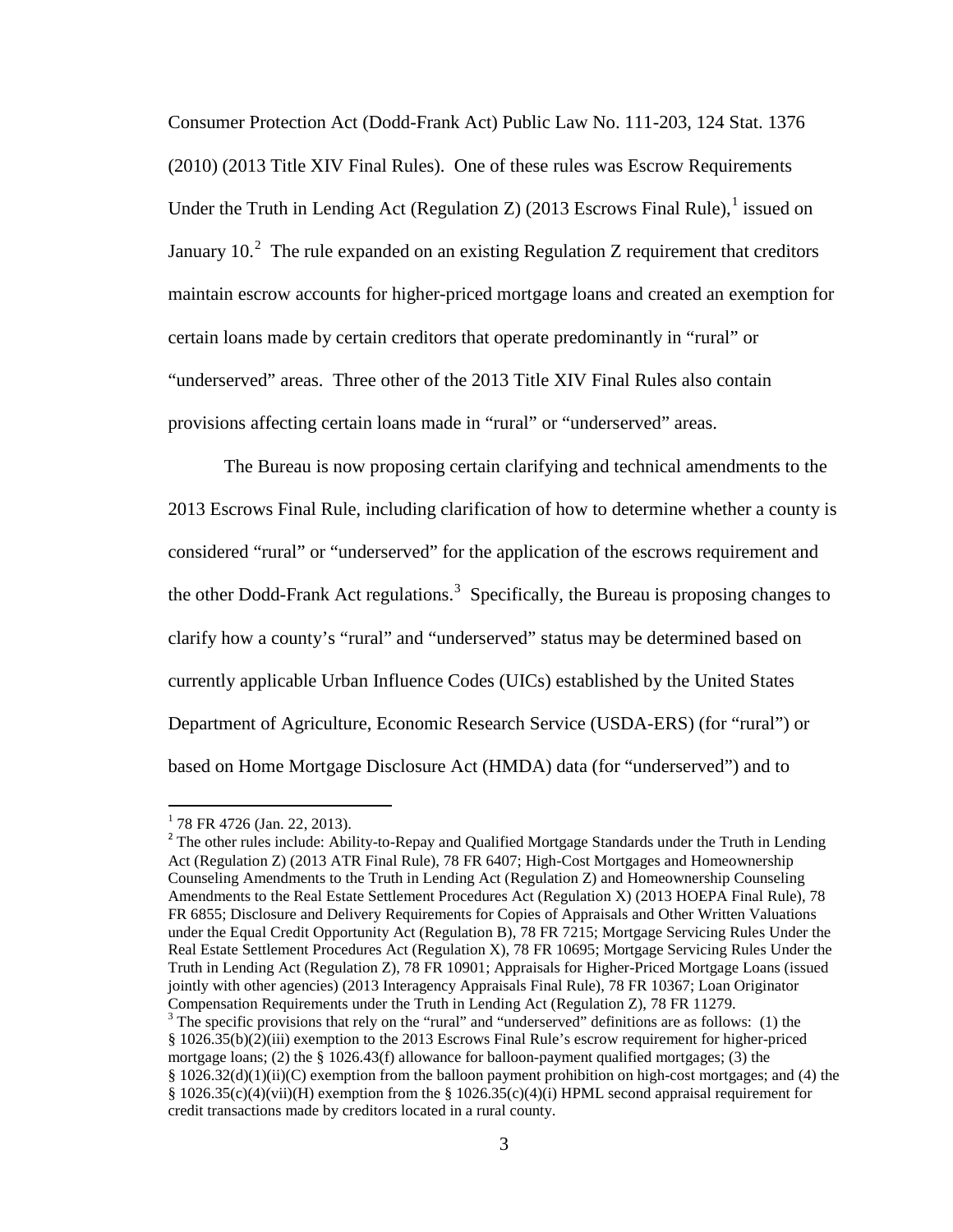provide illustrations of the rule to facilitate compliance.

In addition, the proposal would restore certain existing Regulation Z requirements related to the consumer's ability to repay and prepayment penalties for HPMLs. The scope of these protections is being expanded in connection with the 2013 Title XIV Final Rules to apply to most mortgage transactions, rather than just HPMLs. For this reason, the 2013 Escrows Final Rule removed the regulatory text providing these protections solely to HPMLs. That final rule, however, takes effect on June 1, 2013, whereas the new ability-to-repay and prepayment penalty provisions do not take effect until January 10, 2014. To prevent any interruption in applicable protections, this proposal would establish a temporary provision to ensure the protections remain in place for HPMLs until the expanded provisions take effect in January 2014.

In addition, the Bureau is making some technical corrections to enhance clarity.

#### **II. Background**

#### *A. Title XIV Rulemakings under the Dodd-Frank Act and the 2013 Escrows Final Rule*

In response to an unprecedented cycle of expansion and contraction in the mortgage market that sparked the most severe U.S. recession since the Great Depression, Congress passed the Dodd-Frank Act, which was signed into law on July 21, 2010. In the Dodd-Frank Act, Congress established the Bureau and, under sections 1061 and 1100A, generally consolidated the rulemaking authority for Federal consumer financial laws, including the Truth in Lending Act (TILA), in the Bureau.<sup>[4](#page-2-1)</sup> At the same time,

<span id="page-3-0"></span> <sup>4</sup> Sections 1011 and 1021 of the Dodd-Frank Act, in title X, the "Consumer Financial Protection Act," Public Law 111-203, secs. 1001-1100H, codified at 12 U.S.C. 5491, 5511. The Consumer Financial Protection Act is substantially codified at 12 U.S.C. 5481-5603. Section 1029 of the Dodd-Frank Act excludes from this transfer of authority, subject to certain exceptions, any rulemaking authority over a motor vehicle dealer that is predominantly engaged in the sale and servicing of motor vehicles, the leasing and servicing of motor vehicles, or both. 12 U.S.C. 5519.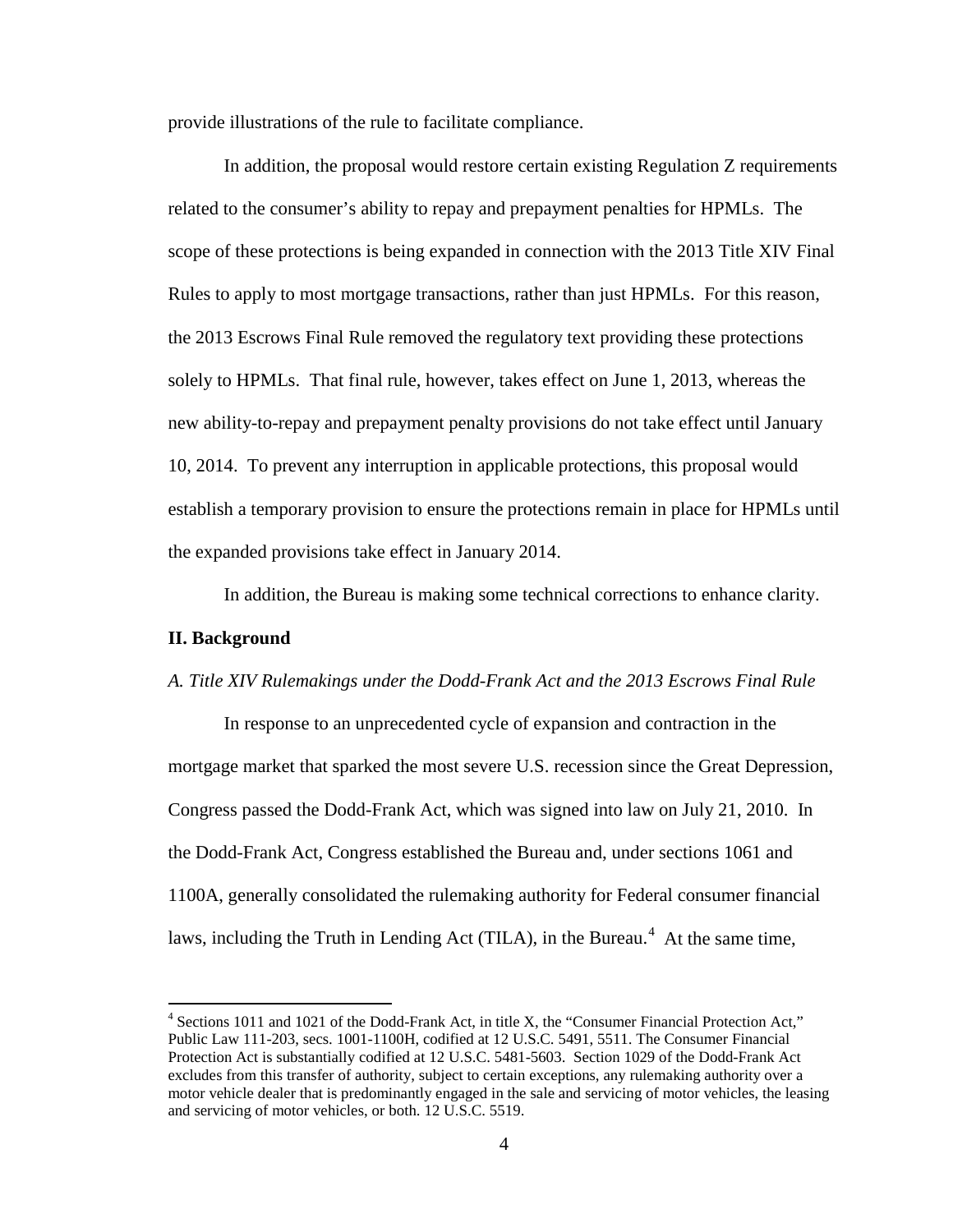Congress significantly amended the statutory requirements governing mortgages with the intent to restrict the practices that contributed to and exacerbated the crisis. In January 2013, the Bureau issued the 2013 Title XIV Final Rules. The 2013 Escrows Final Rule.<sup>[5](#page-3-0)</sup> issued on January 10, was one of these rules. Among the 2013 Title XIV Final Rules in January were the 2013 ATR Final Rule, 2013 HOEPA Final Rule, and 2013 Interagency Appraisals Final Rule.

## *B. Implementation Plan for New Mortgage Rules*

On February 13, 2013, the Bureau announced an initiative to support implementation of the new mortgage rules (Implementation Plan), [6](#page-4-0) under which the Bureau would work with the mortgage industry to ensure that the 2013 Title XIV Final Rules can be implemented accurately and expeditiously. The Implementation Plan included: (1) coordination with other agencies; (2) publication of plain-language guides to the new rules; (3) publication of additional interpretive guidance and other updates regarding the new rules as needed; (4) publication of readiness guides for the new rules; and (5) education of consumers on the new rules.

This proposed rule is the first publication of additional guidance and updates regarding the 2013 Title XIV Final Rules. Priority for this first set of updates has been given to the 2013 Escrows Final Rule because the effective date is June 1, 2013, and certainty regarding compliance is a matter of some urgency. Another update to certain of the 2013 Title XIV Final Rules will be proposed shortly, which will affect provisions that take effect in January 2014, and others will be issued as needed.

## <span id="page-4-1"></span>**III. Legal Authority**

<span id="page-4-0"></span>

 $5$  78 FR 4726 (Jan. 22, 2013).<br> $6$  Consumer Financial Protection Bureau Lays Out Implementation Plan for New Mortgage Rules. Press Release. Feb. 13, 2013.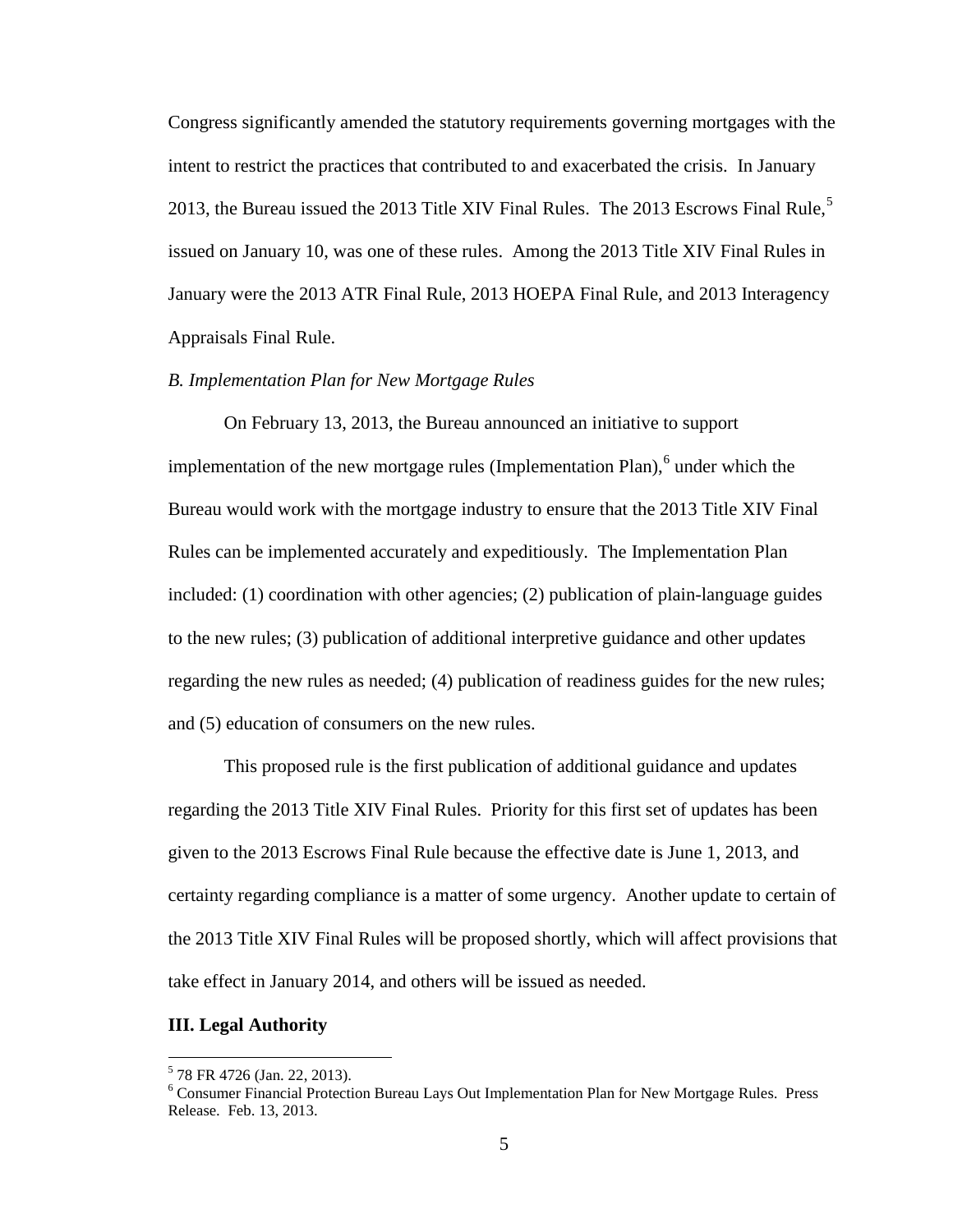The Bureau is issuing this proposed rule pursuant to its authority under TILA and the Dodd-Frank Act. Section 1061 of the Dodd-Frank Act transferred to the Bureau the "consumer financial protection functions" previously vested in certain other Federal agencies, including the Federal Reserve Board (Board) and the Department of Housing and Urban Development (HUD). The term "consumer financial protection function" is defined to include "all authority to prescribe rules or issue orders or guidelines pursuant to any Federal consumer financial law, including performing appropriate functions to promulgate and review such rules, orders, and guidelines."<sup>[7](#page-4-1)</sup> TILA, title X of the Dodd-Frank Act, and certain subtitles and provisions of title XIV of the Dodd-Frank Act are Federal consumer financial laws. $8$  Accordingly, the Bureau has authority to issue regulations pursuant to TILA, title X, and the enumerated subtitles and provisions of title XIV.

The Bureau is proposing to amend the 2013 Escrows Final Rule.<sup>[9](#page-5-1)</sup> This proposed rule relies on the broad rulemaking authority specifically granted to the Bureau by TILA section 105(a) and title X of the Dodd-Frank Act, as well as the exemption authority in TILA section 129D(c). Additionally, the proposed rule relies on the rulemaking authority used in connection with the 2013 HOEPA Final Rule<sup>10</sup>, including RESPA section 19(a) and TILA section 129(p).

#### **IV. Section-by-Section Analysis**

## *Section 1026.35 Requirements for Higher-Priced Mortgage Loans*

 $^7$  12 U.S.C. 5581(a)(1).

<span id="page-5-0"></span><sup>8</sup> Dodd-Frank Act section 1002(14), 12 U.S.C. 5481(14) (defining "Federal consumer financial law" to include the "enumerated consumer laws" and the provisions of title X of the Dodd-Frank Act); Dodd-Frank Act section 1002(12), 12 U.S.C. 5481(12) (defining "enumerated consumer laws" to include TILA), Dodd-Frank section 1400(b), 15 U.S.C. 1601 note (defining "enumerated consumer laws" to certain subtitles and provisions of title XIV).

<span id="page-5-1"></span> $p^9$  78 FR 4726 (January 22, 2013). <sup>10</sup> 78 FR 6856 (January 31, 2013).

<span id="page-5-2"></span>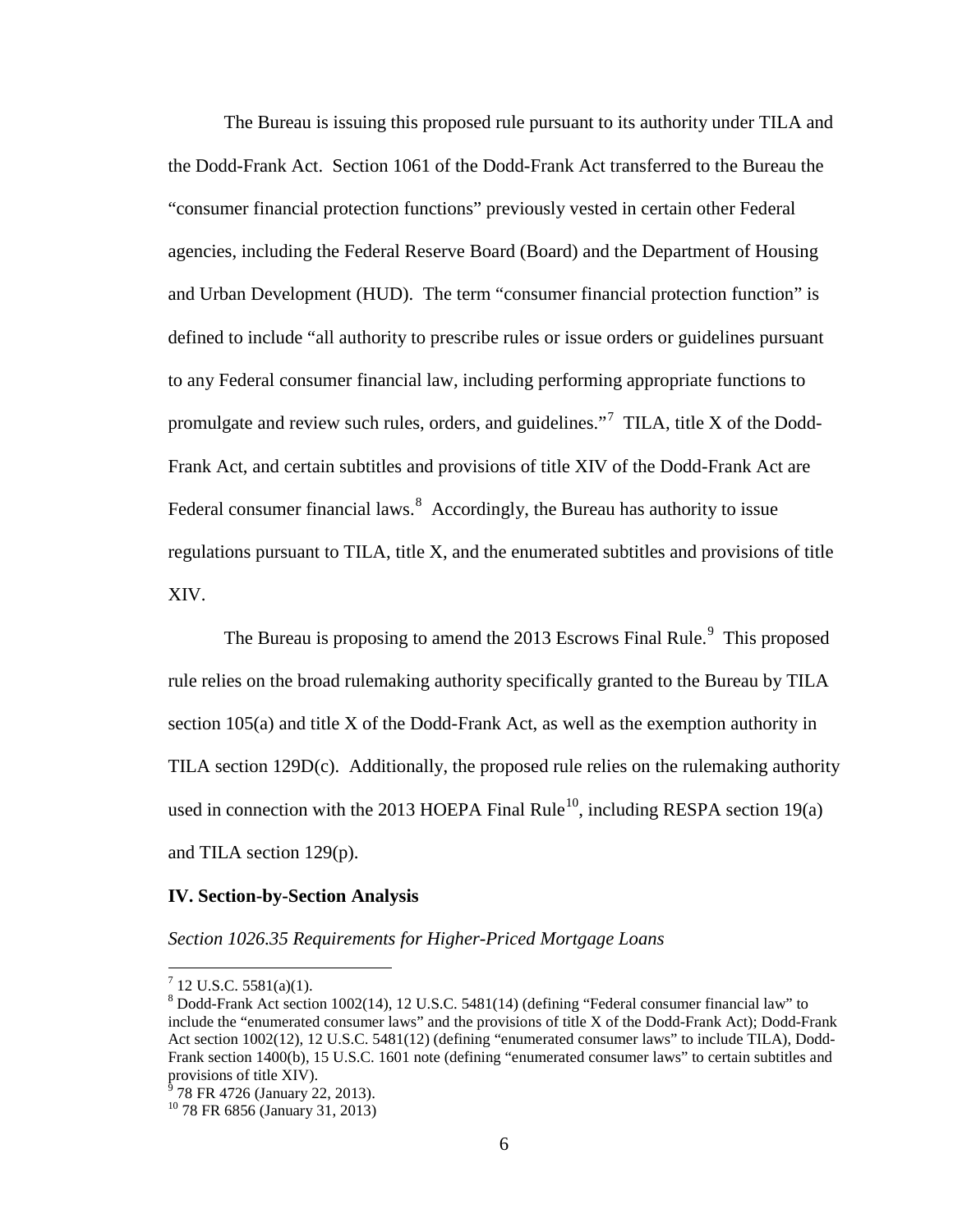#### *35(b) Escrow Accounts*

*35(b)(1)*

The Bureau is making a technical correction to  $1026.35(b)(1)$  to update a citation. *35(b)(2) Exemptions*

## *"Rural" or "Underserved" Designation*

Four of the Bureau's January 2013 mortgage rules included provisions that provide for special treatment under various Regulation Z requirements for certain credit transactions made by creditors operating predominantly in "rural" or "underserved" areas:  $(1)$  § 1026.35(b)(2)(iii) provides an exemption to the 2013 Escrows Final Rule's escrow requirement for HPMLs; (2) § 1026.43(f) provides an allowance to originate balloon-payment qualified mortgages under the 2013 ATR Final Rule; (3)  $§ 1026.32(d)(1)(ii)(C)$  provides an exemption from the balloon payment prohibition on high-cost mortgages under the 2013 HOEPA Final Rule; and (4) § 1026.35(c)(4)(vii)(H) provides an exemption from a requirement to obtain a second appraisal for certain HPMLs under the 2013 Interagency Appraisals Final Rule. These provisions rely on the criteria for "rural" and/or "underserved" counties set forth in  $\S 1026.35(b)(2)(iv)(A)$  and (B), respectively, of the 2013 Escrows Final Rule, which takes effect on June 1, 2013.

Two special provisions for creditors operating predominantly in "rural" or "underserved" areas were set forth in the Dodd-Frank Act amendments to TILA, but the terms were not defined by statute. TILA section 129D, as added and amended by Dodd-Frank Act sections 1461 and 1462 and implemented by § 1026.35(b), generally requires that creditors establish escrow accounts for HPMLs secured by a first lien on a consumer's principal dwelling, but the statute also authorizes the Bureau to exempt from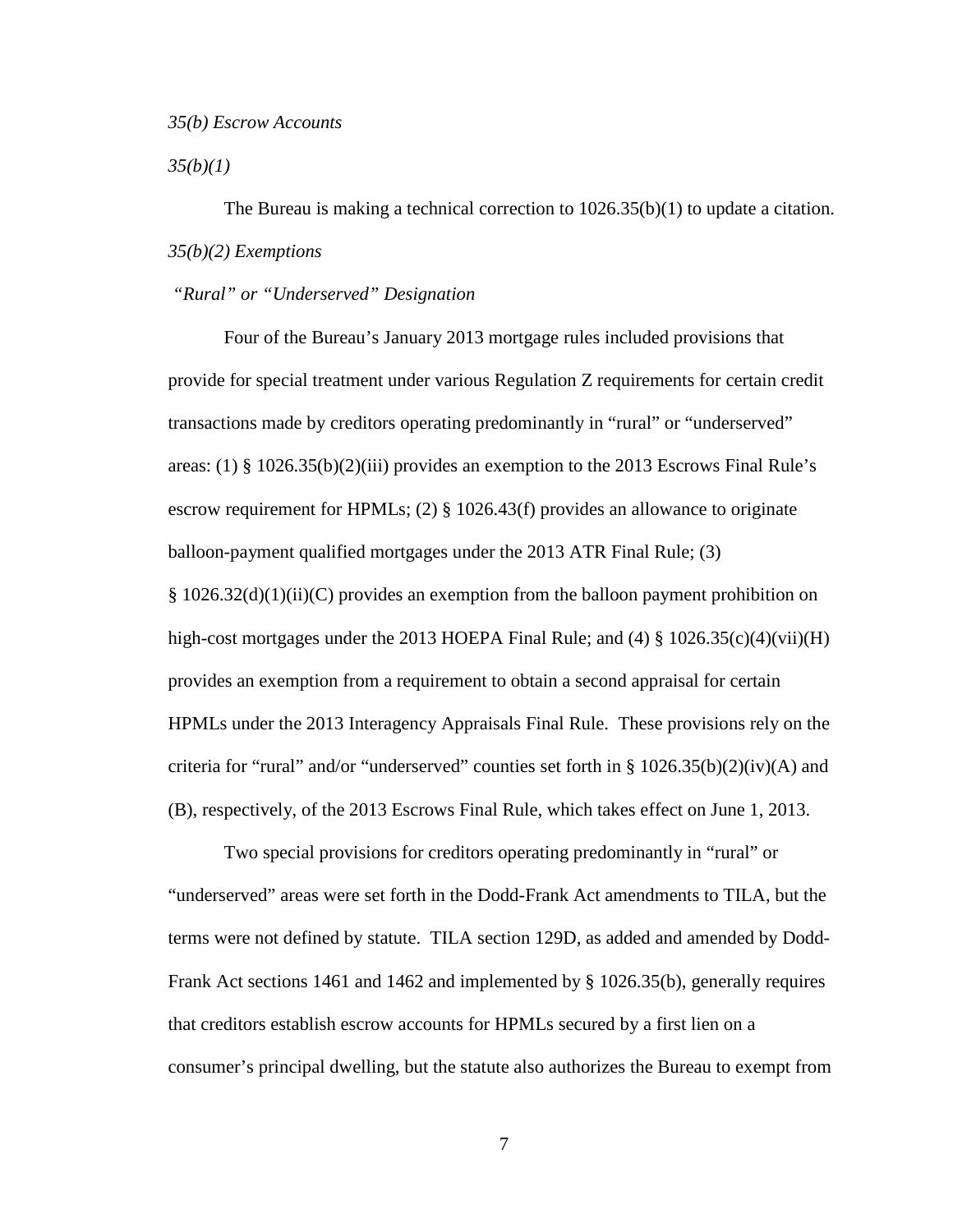this requirement transactions by a creditor that, among other criteria, "operates predominantly in rural or underserved areas." TILA section  $129D(c)(1)$ . Similarly, the ability-to-repay provisions in Dodd-Frank Act section 1412 contain a set of criteria with regard to certain balloon-payment mortgages originated and held in portfolio by certain creditors that operate predominantly in rural or underserved areas, allowing those loans to be considered qualified mortgages. *See* TILA section 129C(b)(2)(E), 15 U.S.C. 1639c(b)(2)(E). In the 2013 Escrows and ATR Final Rules, the Bureau implemented the HPML escrows requirement and the section 1412 balloon-payment qualified mortgage provision through §§  $1026.35(b)(2)(iii)$  and  $1026.43(f)$ , respectively. In addition, the Bureau adopted an exemption to the general prohibition of balloon payments for highcost mortgages when those mortgages meet the criteria for balloon-payment qualified mortgages set forth in § 1026.43(f), as part of the 2013 HOEPA Final Rule, in § 1026.32(d)(1)(ii)(C). Finally, the Bureau and other Federal agencies adopted § 1026.35(c)(4)(vii)(H), which provides an exemption from a requirement to obtain a second appraisal for certain HPMLs under the 2013 Interagency Appraisals Final Rule for credit transactions made by creditors in rural counties.

Through the 2013 Escrows Final Rule, the Bureau adopted §  $1026.35(b)(2)(iv)(A)$ and (B) to define "rural" and "underserved" respectively for the purposes of the four rules discussed above that contain special provisions that use one or both of those terms. The 2013 Escrows Final Rule also provided comment 35(b)(2)(iv)-1 to clarify further the criteria for "rural" and "underserved" counties, and provided that the Bureau will annually update on its public Web site a list of counties that meet the definitions of rural and underserved in §  $1026.35(b)(2)(iv)$ . In advance of the rule's June 1 effective date,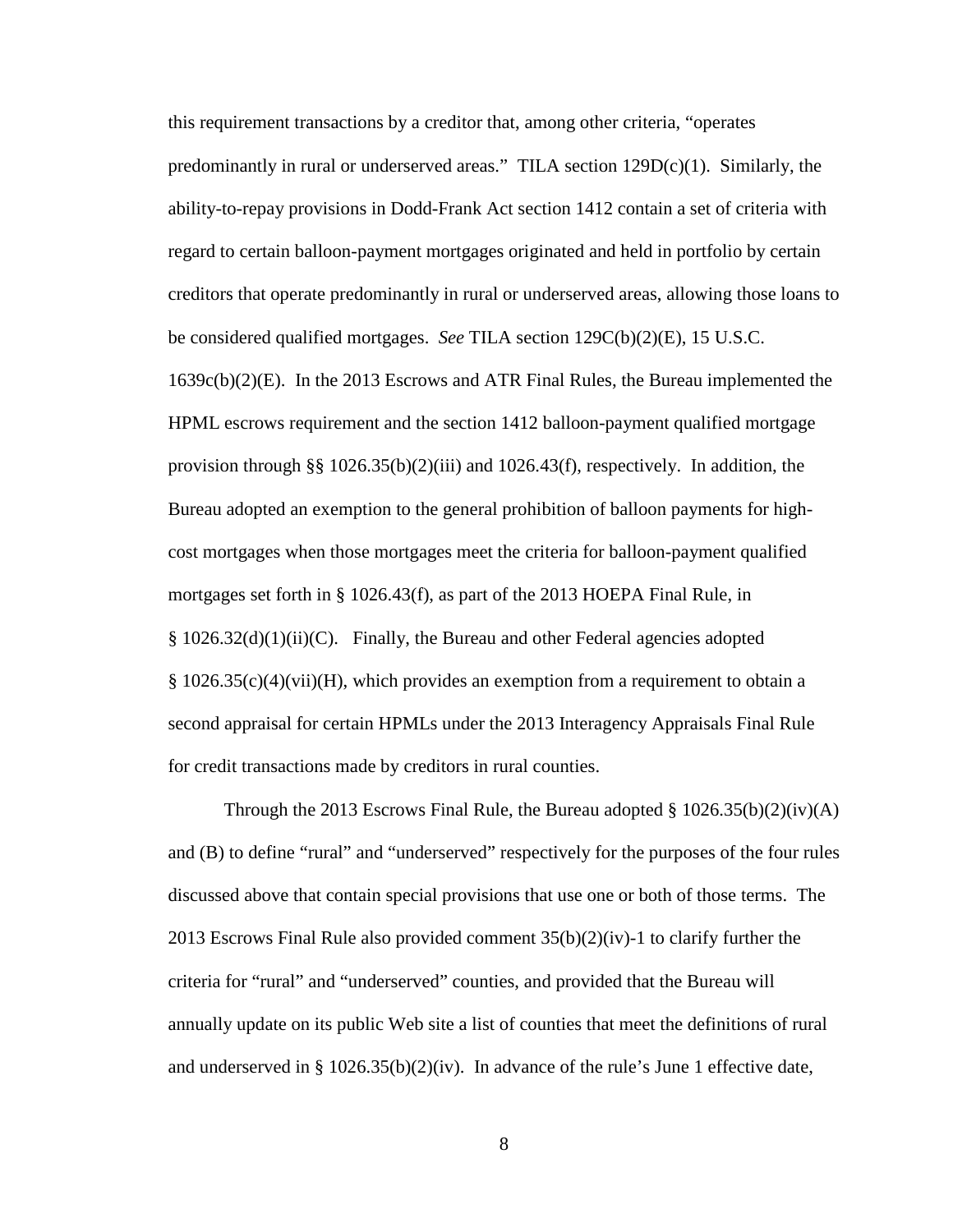the Bureau is proposing to amend  $\S 1026.35(b)(2)(iv)$  and comment  $35(b)(2)(iv)$ -1 to clarify how to determine whether a county is rural or underserved for the purposes of these provisions.

## *35(b)(2)(iii)*

The Bureau is proposing modifications to  $\S 1026.35(b)(2)(iii)$  and comment  $35(b)(2)(iii)$ -1.i for clarification purposes and for consistency with other provisions. As adopted,  $\S 1026.35(b)(2)(iii)$  and its commentary state that the Bureau will designate or determine which counties are rural or underserved for the purposes of the special provisions of the four rules discussed above. This was not the Bureau's intent. Rather, the Bureau intended to require determinations of "rural" or "underserved" status to be made by creditors as prescribed by  $\S 1026.35(b)(2)(iv)(A)$  and (B), but also intended for the Bureau to apply both tests to each U.S. county and publish an annual list of counties that satisfy either test for a given calendar year, which creditors may rely upon as a safe harbor. The Bureau is proposing modifications to  $\S 1026.35(b)(2)(iii)(A)$  and comment 35(b)(2)(iii)-1.i for the purposes of clarification and consistency with these provisions. *35(b)(2)(iv)(A)*

#### *"Rural"*

As adopted,  $\S 1026.35(b)(2)(iv)(A)$  defines "rural" based on currently applicable UICs established by the USDA-ERS. The UICs are based on the definitions of "metropolitan statistical area" and "micropolitan statistical area" as developed by the Office of Management and Budget (OMB), along with other factors reviewed by the ERS that place counties into twelve separately defined UICs depending, in part, on the size of the largest city and town in the county. Based on these definitions,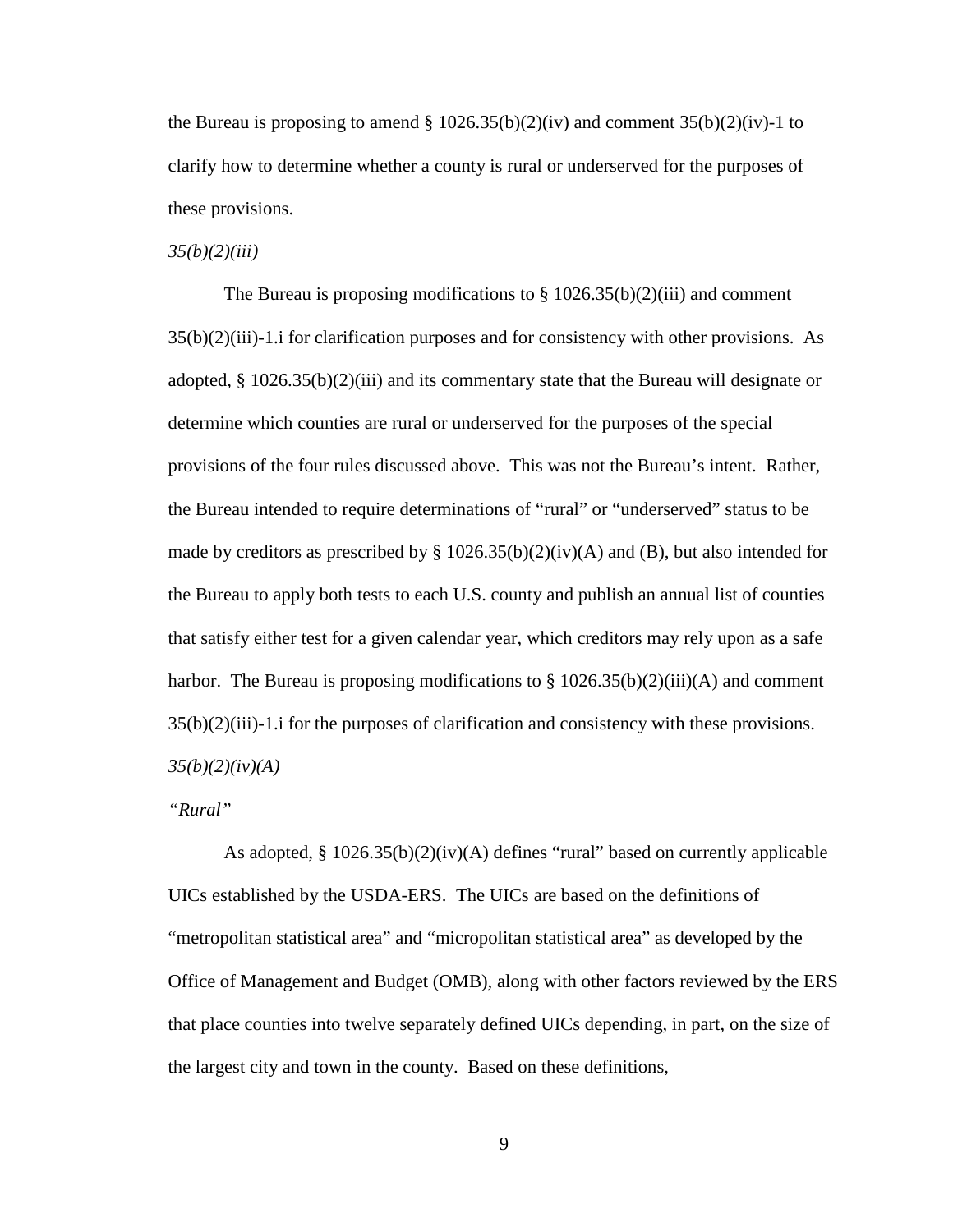§ 1026.35(b)(2)(iv)(A) as adopted states that a county is "rural" during a calendar year if it is neither in a metropolitan statistical area nor in a micropolitan statistical area that is adjacent to a metropolitan statistical area, as those terms are defined by OMB and applied under currently applicable UICs.

As adopted, comment  $35(b)(2)(iv)$ -1.i explains that, for the purposes of the provision, the terms "metropolitan statistical areas" and "micropolitan statistical areas adjacent to a metropolitan statistical area" are given the same meanings used by USDA-ERS for the purposes of determining UICs. The USDA-ERS considers micropolitan counties as "adjacent" to a metropolitan statistical area for this purpose if they abut a metropolitan statistical area and have at least 2% of employed persons commuting to work in the core of the metropolitan statistical area.<sup>[11](#page-5-2)</sup> It is thus implicit in this comment that "adjacent" is given the same meaning used by the USDA-ERS for the purposes of  $$1026.35(b)(2)(iv)(A).$ 

Nevertheless, the Bureau believes additional commentary that explains the meaning of "adjacent" more directly would be useful to facilitate compliance with  $§$  1026.35(b)(2)(iv) and the provisions that rely on it. Accordingly, the Bureau is proposing to amend comment  $35(b)(2)(iv)-1$ .i. to state expressly that "adjacent" entails physical contiguity with a metropolitan statistical area where certain minimum commuting standards are also met, as defined by the USDA-ERS. The Bureau believes this is consistent with USDA-ERS's use of "adjacent" and better explains the rule for compliance purposes.

Similarly, the Bureau is proposing language to specify under § 1026.35(b)(2)(iv)(A) how "rural" status should be determined for a county that does not

<span id="page-9-0"></span><sup>&</sup>lt;sup>11</sup> See http://www.ers.usda.gov/data-products/urban-influence-codes/documentation.aspx.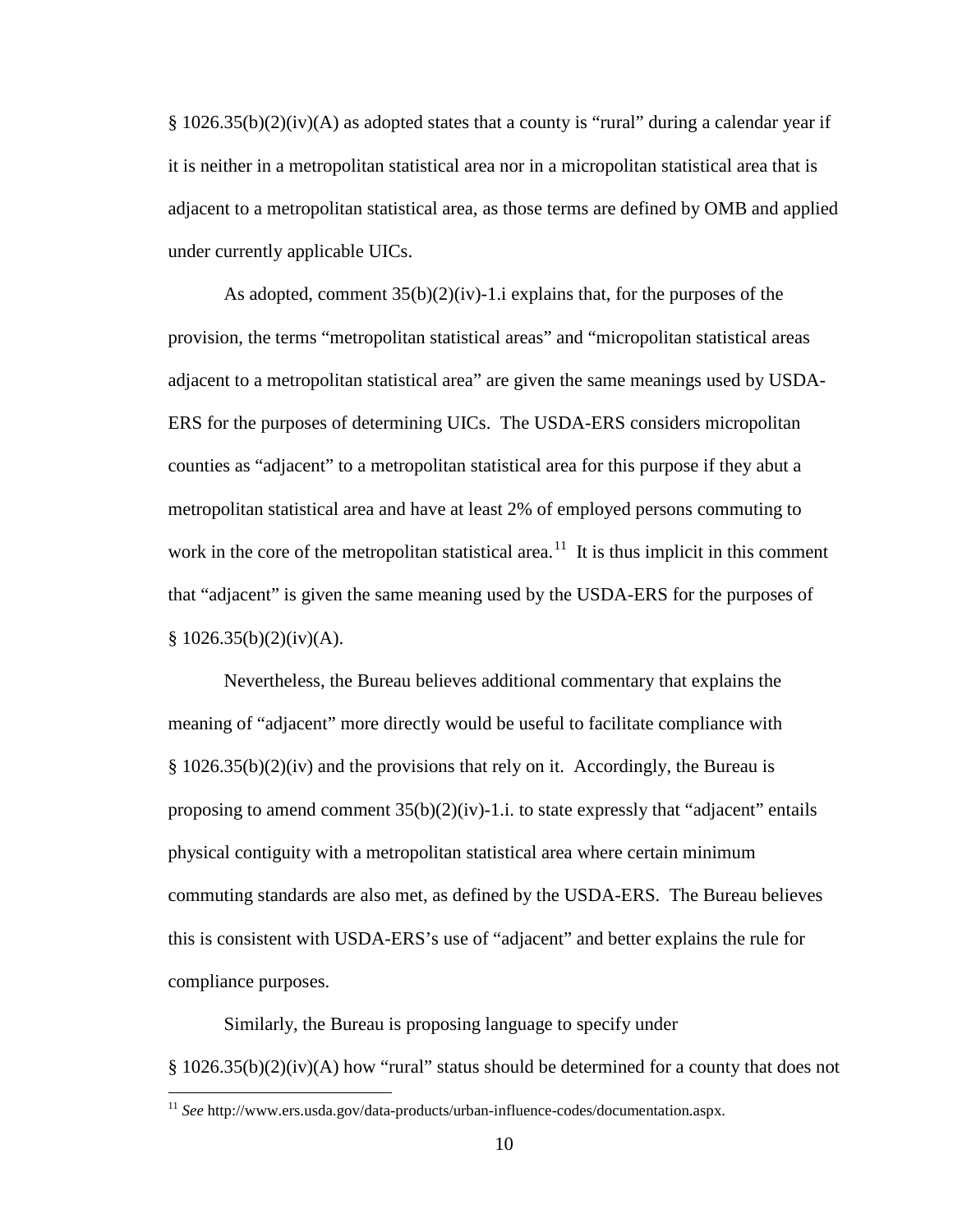have a currently applicable UIC because it was created after the USDA-ERS last categorized counties by UIC. Because the USDA-ERS only updates UICs decennially based on the most recent census, it is possible that new counties may be created that will not have a designated UIC until after the next census. In such instances, clarification is needed to explain how "rural" status would be determined. The Bureau is proposing to amend comment  $35(b)(2)(iv)-1$ . i to address this issue and explain that any such county is considered "rural" for the purposes of  $\S 1026.35(b)(2)(iv)$  only if all counties from which the new county's land was taken are themselves rural under the rule.

The Bureau is also proposing comment  $35(b)(2)(iv)$ -2.i to provide an example of how "rural" status is determined. In addition, the Bureau is making small technical changes to the rule provision and commentary to enhance clarity.

#### *35(b)(2)(iv)(B)*

## *"Underserved"*

Section  $1026.35(b)(2)(iii)(A)$  creates an exemption from the HPML escrow requirement for transactions by creditors operating in rural or underserved counties, if they meet certain criteria involving the loans they originated *during the preceding calendar year.* Thus, the availability of the rural or underserved exemption always follows a year after the origination activity that makes a creditor eligible for the exemption.

As adopted by the 2013 Escrows Final Rule, § 1026.35(b)(2)(iv)(B) states that a county is "underserved" during a calendar year if, "according to Home Mortgage Disclosure Act (HMDA) data for that year," no more than two creditors extended covered transactions, as defined in § 1026.43(b)(1), secured by a first lien, five or more times in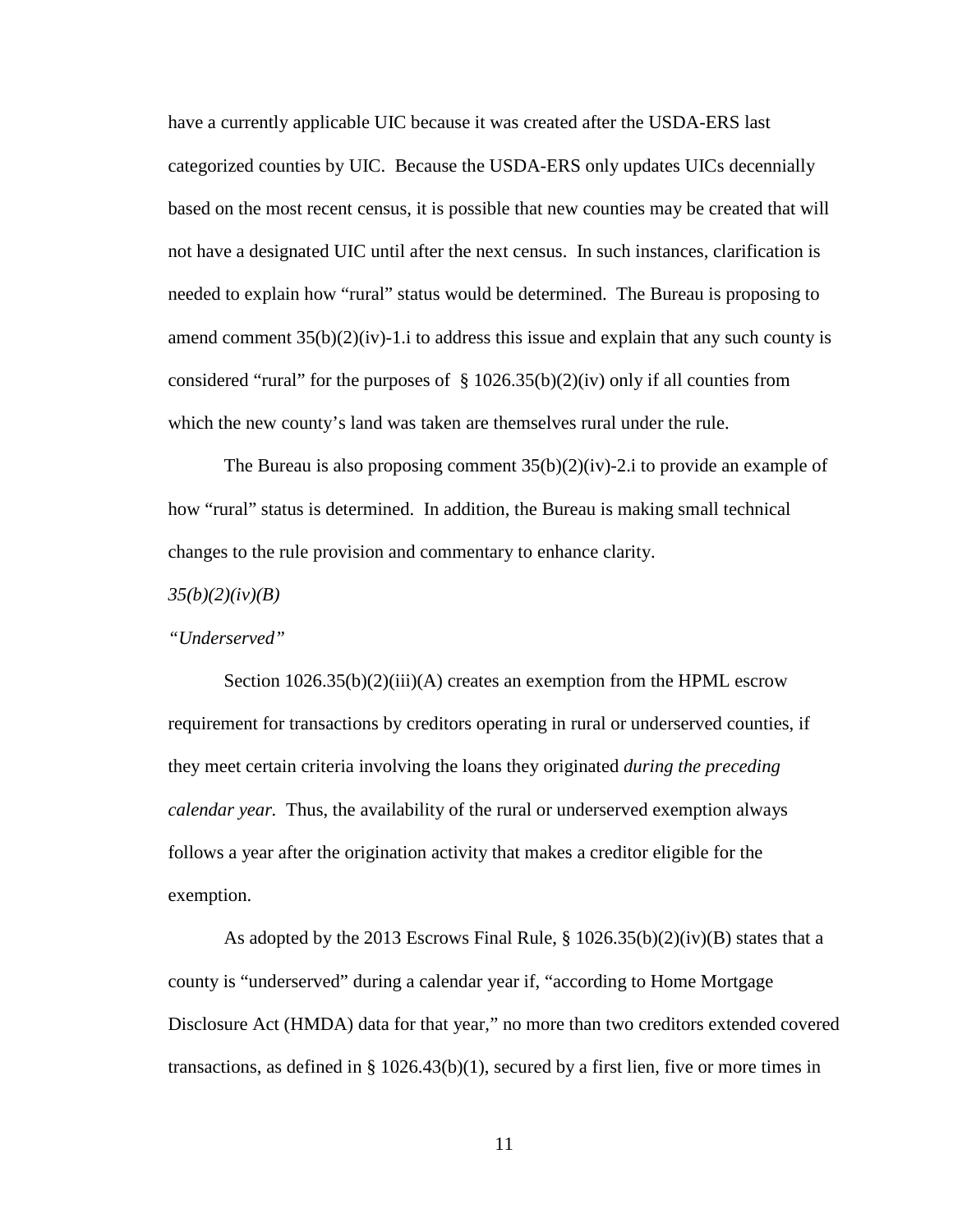the county. However, HMDA data typically are released for a given calendar year during the third or fourth quarter of each subsequent calendar year. It is thus not generally possible for creditors to make determinations concerning whether a county was underserved during the preceding calendar year based on that preceding year's HMDA data, because such data likely will not be available until late in the following year. In wording §  $1026.35(b)(2)(iv)(B)$  as it did, the Bureau did not intend to require the use of HMDA data that is not yet available at the time the determination of a county's "underserved" status is made; the Bureau's intent was to provide for the use of the most recent HMDA data available at the time of the determination.

The Bureau therefore is proposing to amend  $\S 1026.35(b)(2)(iv)(B)$  to clarify that a county is considered "underserved" during a given calendar year based on HMDA data for "the preceding calendar year" as opposed to "that calendar year." This look-back feature coordinates with the look-back feature in the exemption itself at  $\S 1026.35(b)(2)(iii)(A)$ , so that a creditor would rely on the underserved status of a county based on HMDA data from two years previous to the use of the exemption, which are the most recent data available for use as the Bureau intended. The Bureau is also proposing to amend comment  $35(b)(2)(iv)$ -1.ii to conform to this change, and to add proposed comment 35(b)(2)(iv)-2.ii to provide an example.

#### *1026.35(e) Repayment Ability, Prepayment Penalties*

The Bureau is proposing language in § 1026.35(e) to keep in place existing requirements contained in § 1026.35(b) concerning assessment of consumers' ability to repay an HPML and limitations on prepayment penalties for HPMLs. These provisions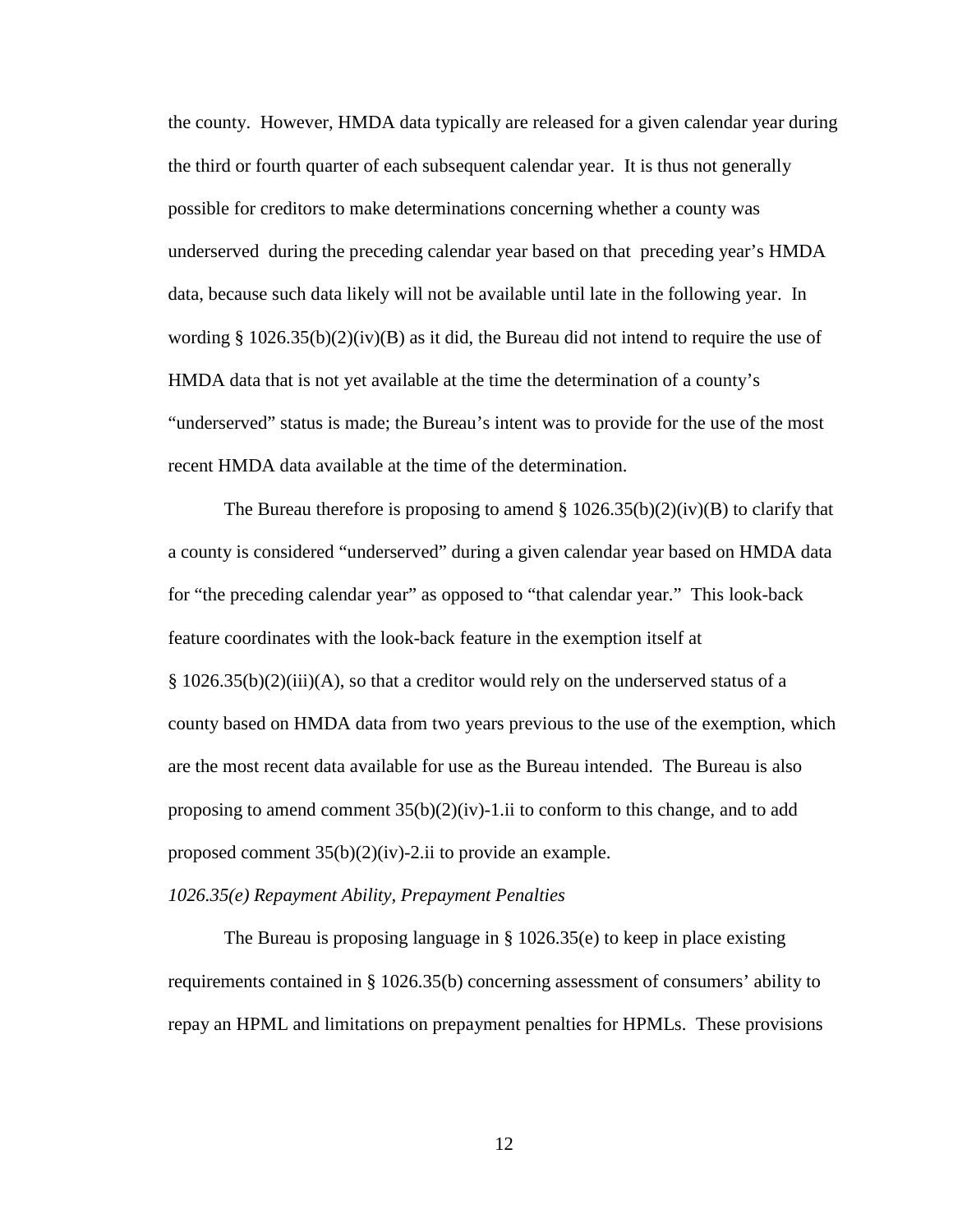were originally adopted by the Board in  $2008$ ,  $^{12}$  $^{12}$  $^{12}$  and will be supplanted by the Bureau's new rules implementing similar Dodd-Frank requirements in § 1026.43 on January 10, 2014.

The 2013 Escrows Final Rule inadvertently removed the existing language of § 1026.35(b) between June 1, 2013 and the January 10, 2014, effective date for the ability-to-repay and prepayment penalty provisions in § 1026.43. This proposed rule would restore this language at § 1026.35(e) and keep it in effect during that intervening period. The Bureau is also proposing to update existing cross-references to the § 1026.35(b) HPML provisions.

## **V. Effective Date**

The Bureau contemplates making the proposed § 1026.35(e) effective from June 1, 2013, through and including January 9, 2014, and making the other proposed amendments effective on June 1, 2013. Section 553(d) of the Administrative Procedure Act generally requires the effective date of a final rule to be at least 30 days after publication of a rule, except for (1) a substantive rule which grants or recognizes an exemption or relieves a restriction; (2) interpretive rules and statements of policy; or (3) as otherwise provided by the agency for good cause found and published with the rule. 5 U.S.C. 553(d). The Bureau believes the proposed amendments would likely fall under one or more of these exceptions to section 553(d). The Bureau particularly notes that making the proposed amendments effective on June 1, 2013, would ease compliance and reduce disruption in the market, and ensure that the protections of the rule are uninterrupted.

## <span id="page-12-0"></span>**VI. Section 1022(b)(2) of the Dodd-Frank Act**

 <sup>12</sup> 73 FR 44522 (July 30, 2008).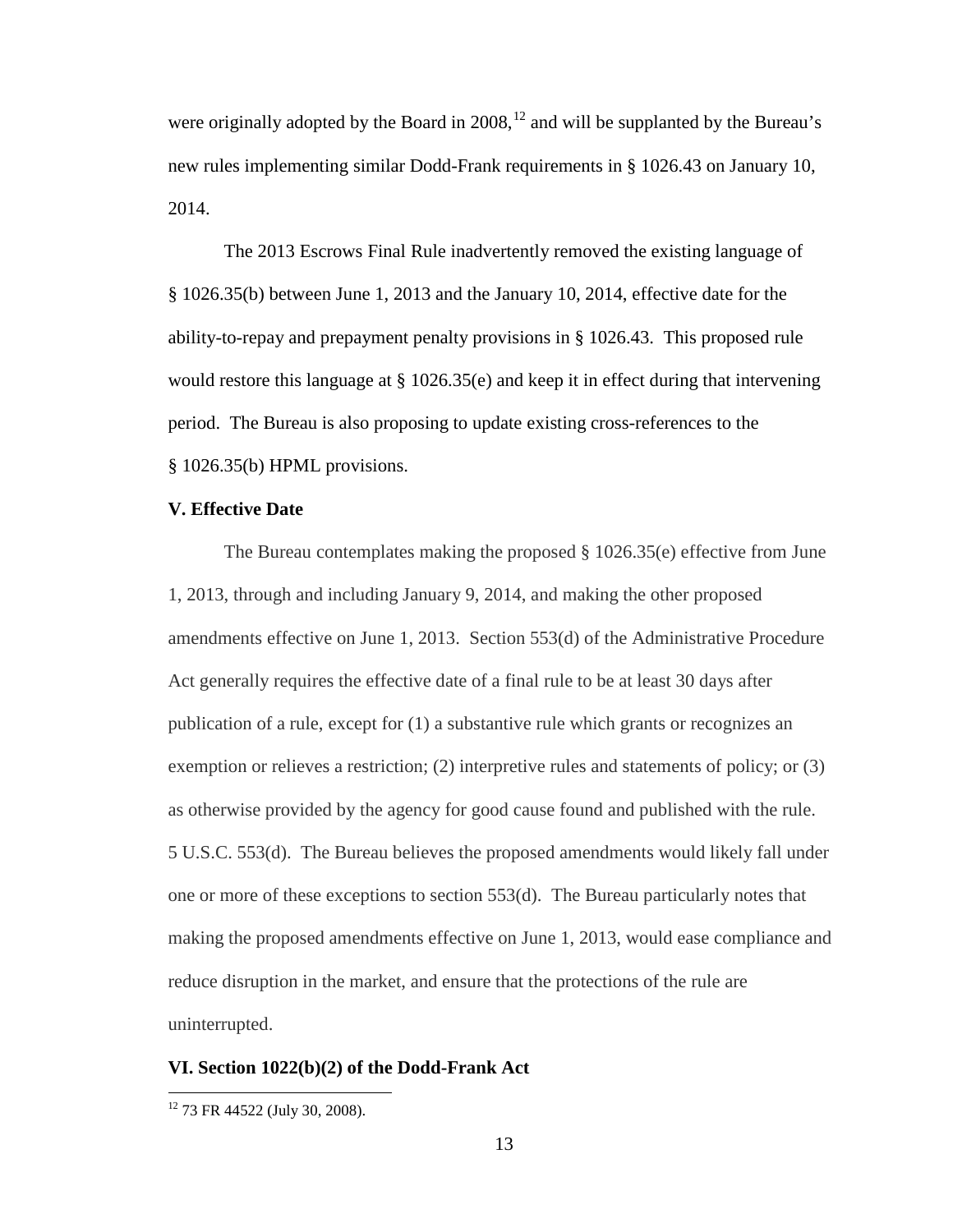A. Overview

The Bureau is considering the potential benefits, costs, and impacts of the proposed rule.<sup>[13](#page-12-0)</sup> The Bureau requests comment on the preliminary analysis presented below as well as submissions of additional data that could inform the Bureau's analysis of the benefits, costs, and impacts of the proposed rule. The Bureau has consulted, or offered to consult with, the prudential regulators, SEC, HUD, FHFA, the Federal Trade Commission, and the Department of the Treasury, including regarding consistency with any prudential, market, or systemic objectives administered by such agencies.

The proposal would clarify how to determine whether a county is considered "rural" or "underserved" for the application of the special provisions adopted in certain of the 2013 Title XIV Final Rules.<sup>[14](#page-13-0)</sup> These changes would not have a material impact on consumers or covered persons.

Other provisions of the proposed rule are related to underwriting and features of HPMLs. As described above, existing Regulation Z contains requirements related to the consumer's ability to repay and prepayment penalties for HPMLs. The scope of these protections is being expanded in connection with the Dodd-Frank Act title XIV rulemakings to apply to most mortgage transactions, rather than just HPMLs. For this

 $13$  Section 1022(b)(2)(A) of the Dodd-Frank Act, 12 U.S.C. 5521(b)(2), directs the Bureau, when prescribing a rule under the Federal consumer financial laws, to consider the potential benefits and costs of regulation to consumers and covered persons, including the potential reduction of access by consumers to consumer financial products or services; the impact on insured depository institutions and credit unions with \$10 billion or less in total assets as described in section 1026 of the Dodd-Frank Act; and the impact on consumers in rural areas. Section 1022(b)(2)(B) of the Dodd-Frank Act directs the Bureau to consult with appropriate prudential regulators or other Federal agencies regarding consistency with prudential, market, or systemic objectives that those agencies administer.<br><sup>14</sup> The special provisions that rely on the "rural" and "underserved" definitions are as follows: (1) the

<span id="page-13-1"></span><span id="page-13-0"></span><sup>§</sup> 1026.35(b)(2)(iii) exemption to the 2013 Escrows Final Rule's escrow requirement for higher-priced mortgage loans; (2) the  $\S$  1026.43(f) allowance for balloon-payment qualified mortgages; (3) the § 1026.32(d)(1)(ii)(C) exemption from the balloon payment prohibition on high-cost mortgages; and (4) the § 1026.35(c)(4)(vii)(H) exemption from the § 1026.35(c)(4)(i) HPML second appraisal requirement for credit transactions made by creditors located in a rural county.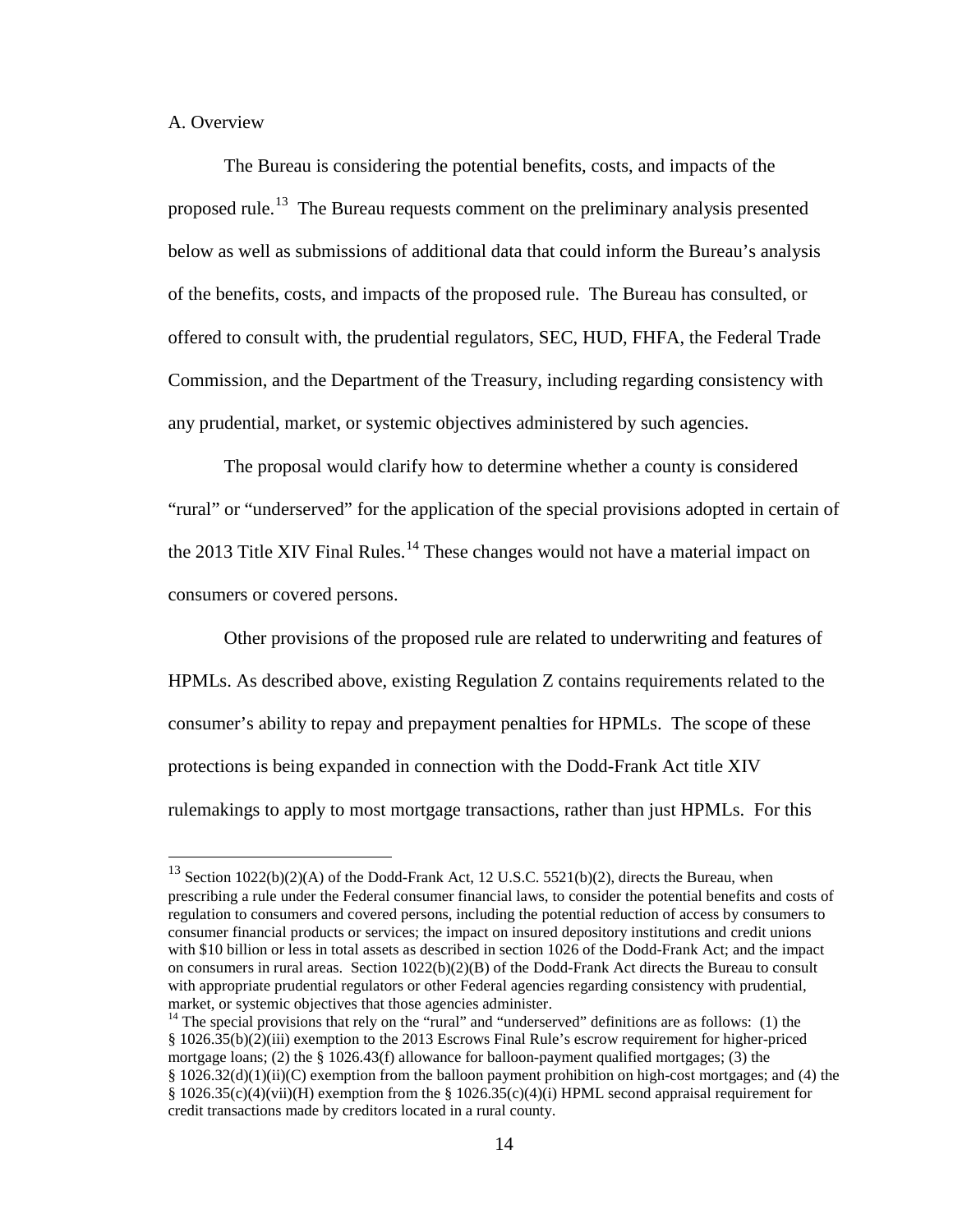reason, the 2013 Escrows Final Rule removed the regulatory text providing these protections solely to HPMLs. That final rule, however, takes effect on June 1, 2013, whereas the new ability-to-repay and prepayment penalty provisions do not take effect until January 10, 2014. Absent a correction, as proposed, the final rules issued in January would inadvertently create an interruption in applicable protections for certain consumers obtaining HPMLs effective June 1, and a corresponding relaxation of the requirements for lenders. This proposal would establish a temporary provision to ensure the protections remain in place for HPMLs until the expanded provisions take effect in January 2014. Because this interruption was inadvertent, the Bureau's 1022 analyses in the 2013 Title XIV Final Rules considered the impact of the protections at issue in this rule as if they were remaining in place.

#### B. Potential Benefits and Costs to Consumers and Covered Persons

Compared to the baseline established by the issuance of the final rules issued in January 2013, the proposed rule would offer consumers who obtain HPMLs from June 1, 2013 through and including January 9, 2014 the benefit of the existing protections under Regulation  $Z$  regarding ability-to-repay and prepayment penalties.<sup>[15](#page-13-1)</sup> These provisions are designed to limit consumers' exposure to collateral-based lending, potentially harmful prepayment penalties and other harms. The price of HPMLs may be slightly higher than they would be in the absence of these protections; however, these effects are likely to be minimal.

<span id="page-14-0"></span>Compared to the same baseline, covered persons issuing such mortgages during this time period would incur any costs related to the ability-to-pay requirements and the

<sup>&</sup>lt;sup>15</sup> The Bureau has discretion in any rulemaking to choose an appropriate scope of analysis with respect to potential benefits and costs and an appropriate baseline.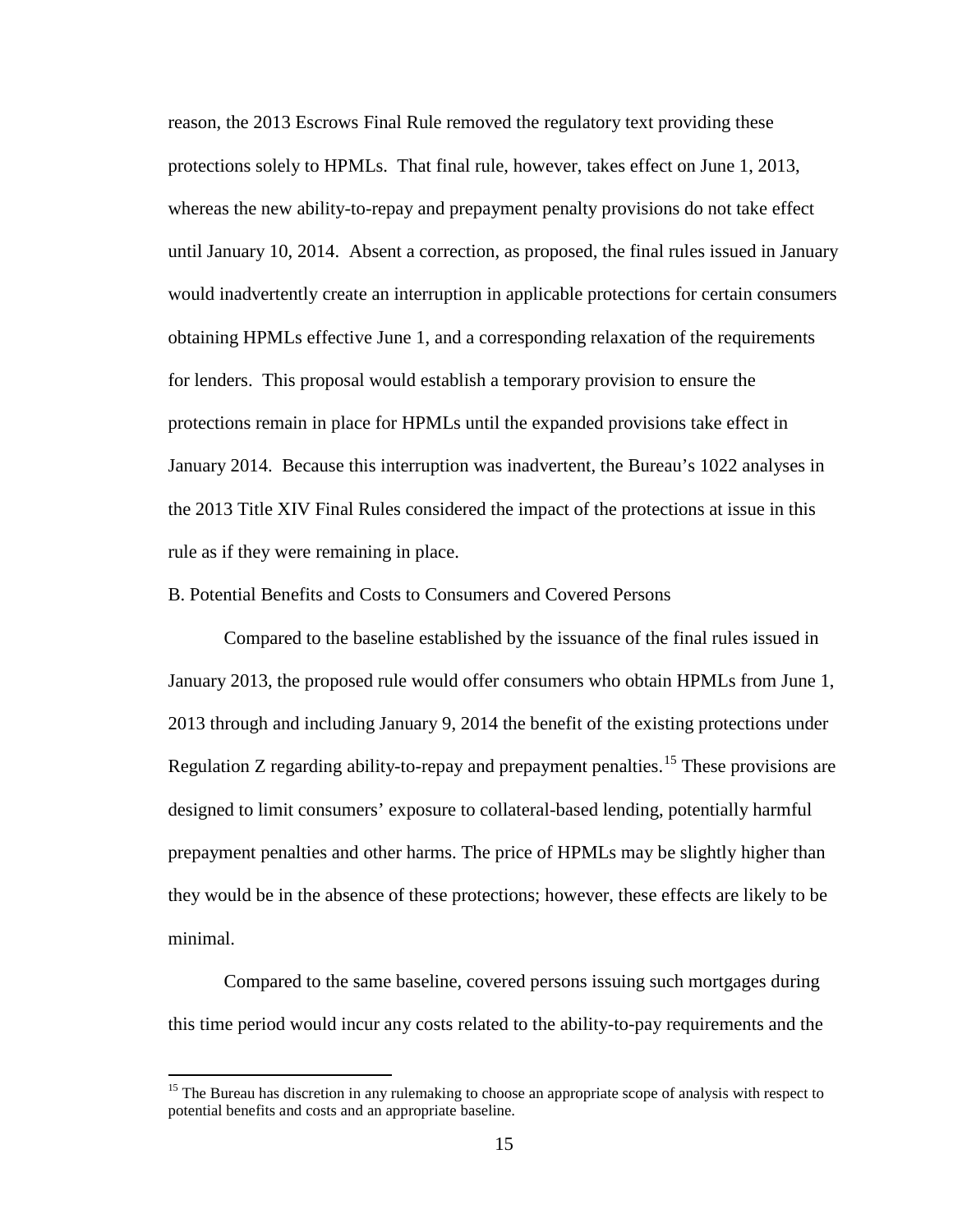restrictions on certain prepayment penalties. These costs would include the costs of documenting and verifying the consumer's ability to repay and some expected litigationrelated costs. As noted above, the evidence to date is that these costs are quite limited. The 2013 ATR Final Rule and the Board's earlier 2008 HOEPA Final Rule (73 FR 44522 (July 30, 2008)) discuss these costs and benefits in greater detail. This rule simply extends these impacts from June 1, 2013 through and including January 9, 2014. The Bureau also believes that the proposed rule would benefit both consumers and covered persons in limiting unnecessary and possibly disruptive changes in the regulatory regime.

The proposed rule may have a small differential impact on depository institutions and credit unions with \$10 billion or less in total assets as described in Section 1026. To the extent that HPMLs comprise a larger percentage of originations at these institutions, the relative increase in costs may be higher relative to other lenders.

The proposed rule would have some differential impacts on consumers in rural areas. In these areas, a greater fraction of loans are HPMLs. As such, to the extent that these added protections lead to additional lender costs, interest rates may be slightly higher on average; however, rural consumers will derive greater benefit from the proposed provisions than non-rural consumers.

Given the small changes for the proposed rule, the Bureau does not believe that the proposed rule would meaningfully reduce consumers' access to credit.

### **VII. Regulatory Flexibility Act Analysis**

The Regulatory Flexibility Act (RFA) generally requires an agency to conduct an initial regulatory flexibility analysis (IRFA) and a final regulatory flexibility analysis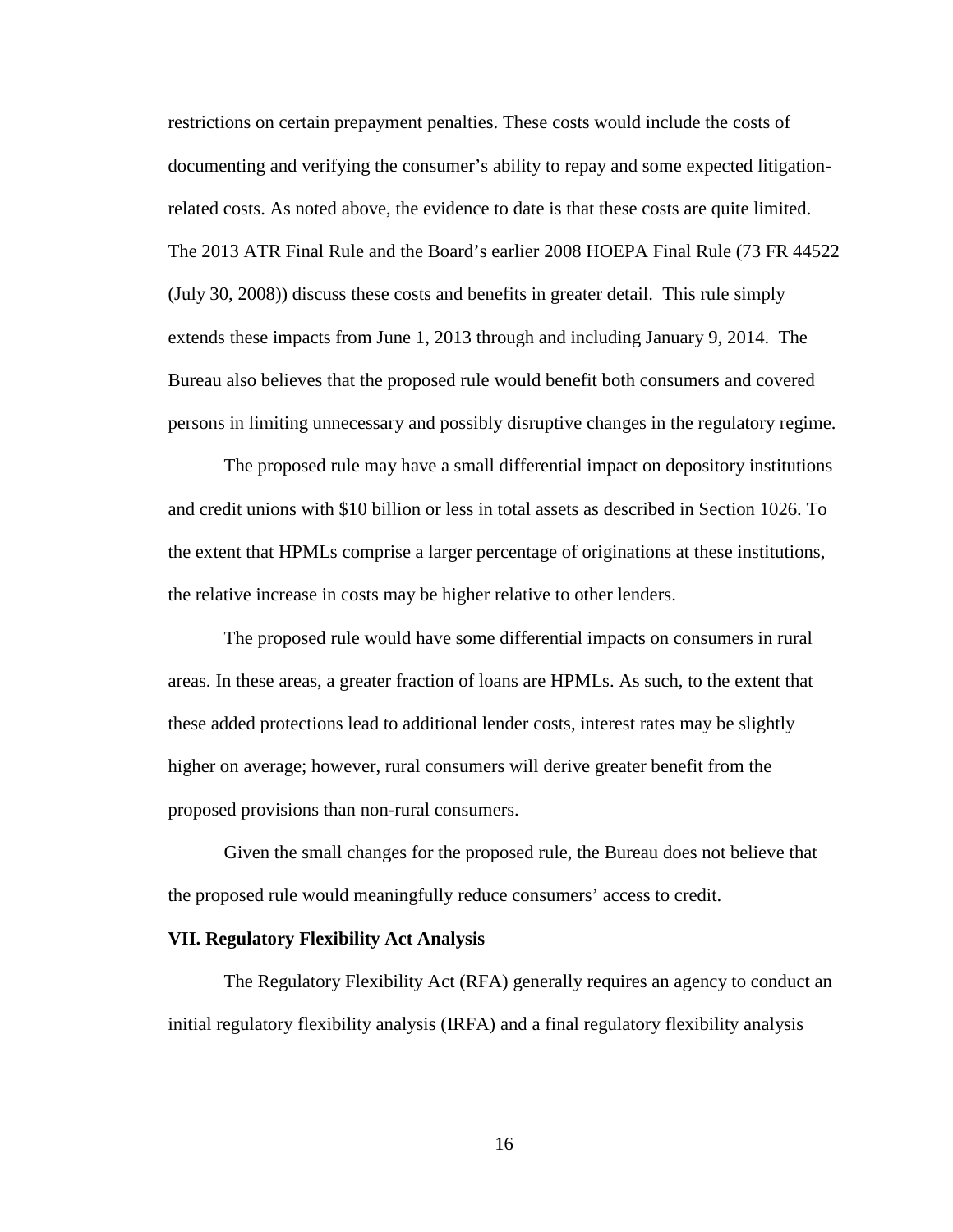$(FRFA)$  of any rule subject to notice-and-comment rulemaking requirements.<sup>16</sup> These analyses must "describe the impact of the proposed rule on small entities."<sup>17</sup> An IRFA or FRFA is not required if the agency certifies that the rule will not have a significant economic impact on a substantial number of small entities,  $^{18}$  $^{18}$  $^{18}$  or if the agency considers a series of closely related rules as one rule for purposes of complying with the IRFA or FRFA requirements.<sup>[19](#page-16-2)</sup> The Bureau also is subject to certain additional procedures under the RFA involving the convening of a panel to consult with small business representatives prior to proposing a rule for which an IRFA is required.<sup>[20](#page-16-3)</sup>

This rulemaking is part of a series of rules that have revised and expanded the regulatory requirements for entities that offer HPMLs. In January 2013, the Bureau adopted the 2013 Escrows Final Rule and 2013 ATR Final Rule, along with other related rules mentioned above. Section VIII of the supplementary information to each of these rules set forth the Bureau's analyses and determinations under the RFA with respect to those rules. See 78 FR 4749, 78 FR 6575. The Bureau also notes because the potential interruption in applicable protections created by the issuance of the final rules in January was inadvertent, its Regulatory Flexibility analyses considered the impact of the protections at issue in this rule remaining in place for HPMLs until the expanded provisions take effect in January 2014. Because these rules qualify as "a series of closely

<span id="page-16-0"></span><sup>&</sup>lt;sup>16</sup> 5 U.S.C. 601 *et. seq.*<br><sup>17</sup> 5 U.S.C. 603(a). For purposes of assessing the impacts of the proposed rule on small entities, "small entities" is defined in the RFA to include small businesses, small not-for-profit organizations, and small government jurisdictions. 5 U.S.C. 601(6). A "small business" is determined by application of Small Business Administration regulations and reference to the North American Industry Classification System (NAICS) classifications and size standards. 5 U.S.C. 601(3). A "small organization" is any "not-for-profit enterprise which is independently owned and operated and is not dominant in its field." 5 U.S.C. 601(4). A "small governmental jurisdiction" is the government of a city, county, town, township, village, school district, or special district with a population of less than 50,000. 5 U.S.C. 601(5).<br><sup>18</sup> 5 U.S.C. 605(b).<br><sup>19</sup> 5 U.S.C. 605(c).<br><sup>20</sup> 5 U.S.C. 609.

<span id="page-16-4"></span><span id="page-16-2"></span><span id="page-16-1"></span>

<span id="page-16-3"></span>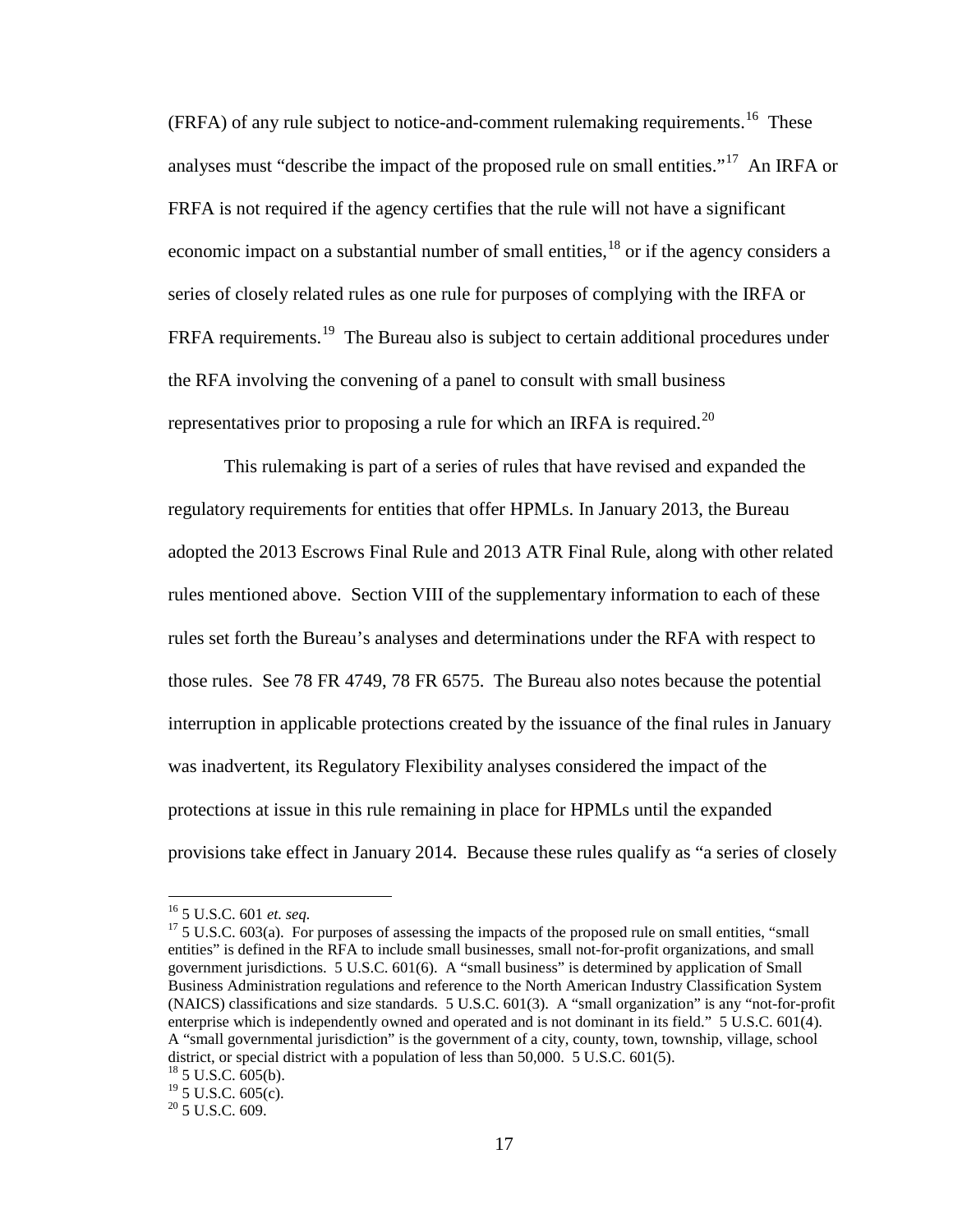related rules," for purposes of the RFA, the Bureau relies on those analyses and determines that it has met or exceeded the IRFA requirement.

In the alternative, the Bureau also concludes that the proposed rule would not have a significant impact on a substantial number of small entities. The proposal would establish a temporary provision to ensure the protections remain in place for HPMLs until the expanded provisions take effect in January 2014. Since the new requirements and liabilities that will take effect in January 2014 as applied to higher-priced mortgage loans are very similar in nature to those that exist under the pre-existing regulations, the gap absent the proposed correction would be short-lived and would affect only the higherpriced mortgage loan market. It is therefore very unlikely absent the proposed correction that covered persons would alter their behavior substantially in the intervening period.

The proposal would also clarify how to determine whether a county is considered "rural" or "underserved" for the application of the special provisions adopted in certain of the 2013 Title XIV Final Rules. $^{21}$  $^{21}$  $^{21}$  These changes would not have a material impact on small entities.

As such, the Bureau affirms that the proposal would not have a significant impact on a substantial number of small entities.

#### **VIII. Paperwork Reduction Act**

This proposed rule would amend 12 CFR part 1026 (Regulation Z), which implements the Truth in Lending Act (TILA). Regulation Z currently contains

 $21$  The special provisions that rely on the "rural" and "underserved" definitions are as follows: (1) the § 1026.35(b)(2)(iii) exemption to the 2013 Escrows Final Rule's escrow requirement for higher-priced mortgage loans; (2) the  $\S$  1026.43(f) allowance for balloon-payment qualified mortgages; (3) the § 1026.32(d)(1)(ii)(C) exemption from the balloon payment prohibition on high-cost mortgages; and (4) the § 1026.35(c)(4)(vii)(H) exemption from the § 1026.35(c)(4)(i) HPML second appraisal requirement for credit transactions made by creditors located in a rural county.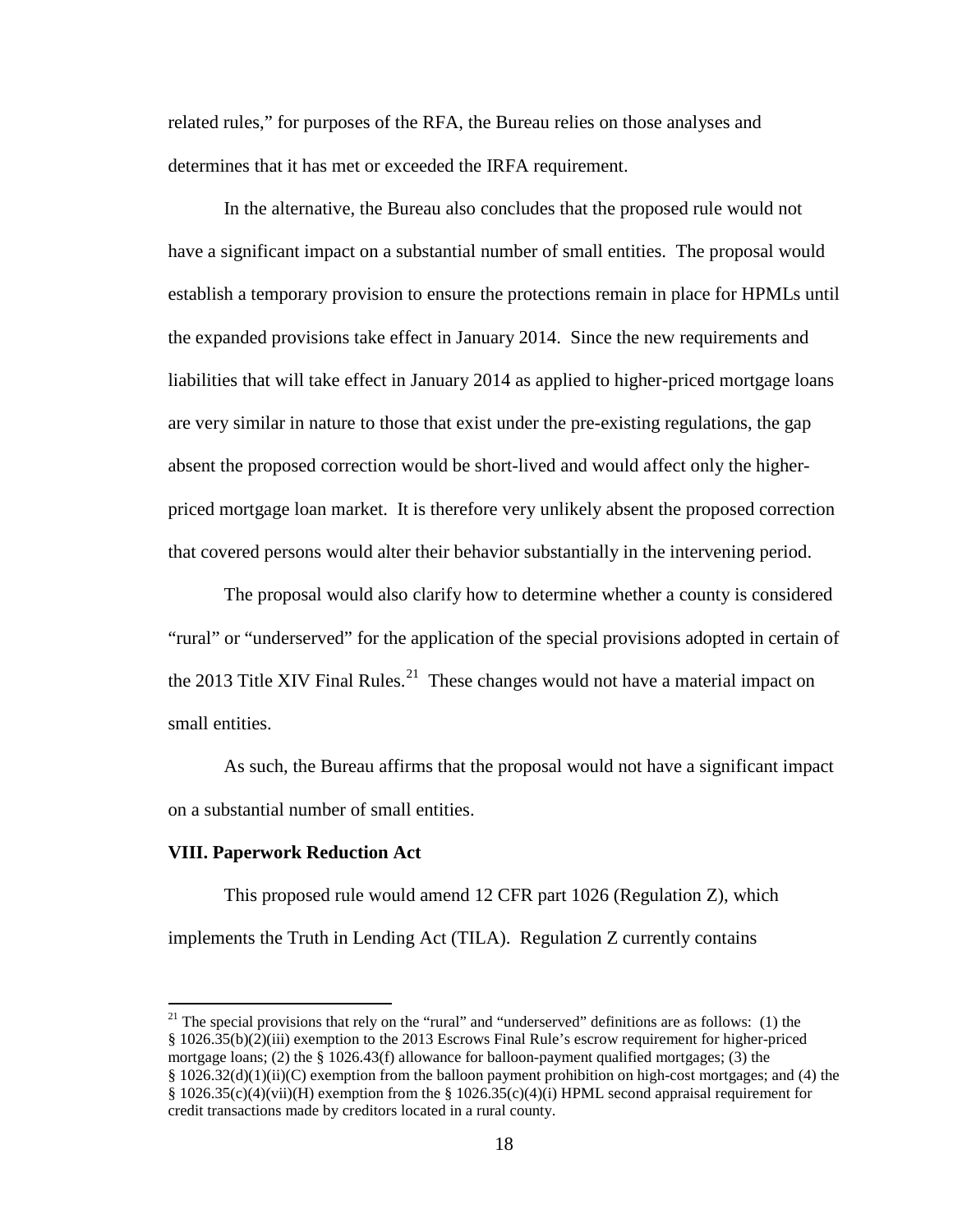collections of information approved by OMB. The Bureau's OMB control number for Regulation Z is 3170–0015. However, the Bureau has determined that this proposed rule would not materially alter these collections of information nor impose any new recordkeeping, reporting, or disclosure requirements on the public that would constitute collections of information requiring approval under the Paperwork Reduction Act, 44 U.S.C. 3501 *et seq.*

Comments on this determination may be submitted to the Bureau as instructed in the "ADDRESSES" section of this Notice and to the attention of the Paperwork Reduction Act Officer.

## **List of Subjects in 12 CFR Part 1026**

Advertising, Consumer protection, Mortgages, Recordkeeping requirements,

Reporting, Truth in lending.

## **Authority and Issuance**

For the reasons set forth in the preamble, the Bureau proposes to further amend Regulation Z, 12 CFR part 1026, as amended by the final rule published on January 22, 2013, 78 FR 4726, as set forth below:

#### **PART 1026—TRUTH IN LENDING (REGULATION Z)**

1. The authority citation for part 1026 continues to read as follows:

**Authority:** 12 U.S.C. 2601; 2603-2605, 2607, 2609, 2617, 5511, 5512, 5532, 5581; 15 U.S.C. 1601 *et seq*.

#### **Subpart C—Closed-End Credit**

2. Section 1026.23 is amended by revising paragraph  $(a)(3)(ii)$  to read as follows:

## **§ 1026.23 Right of rescission.**

 $(a) * * * *$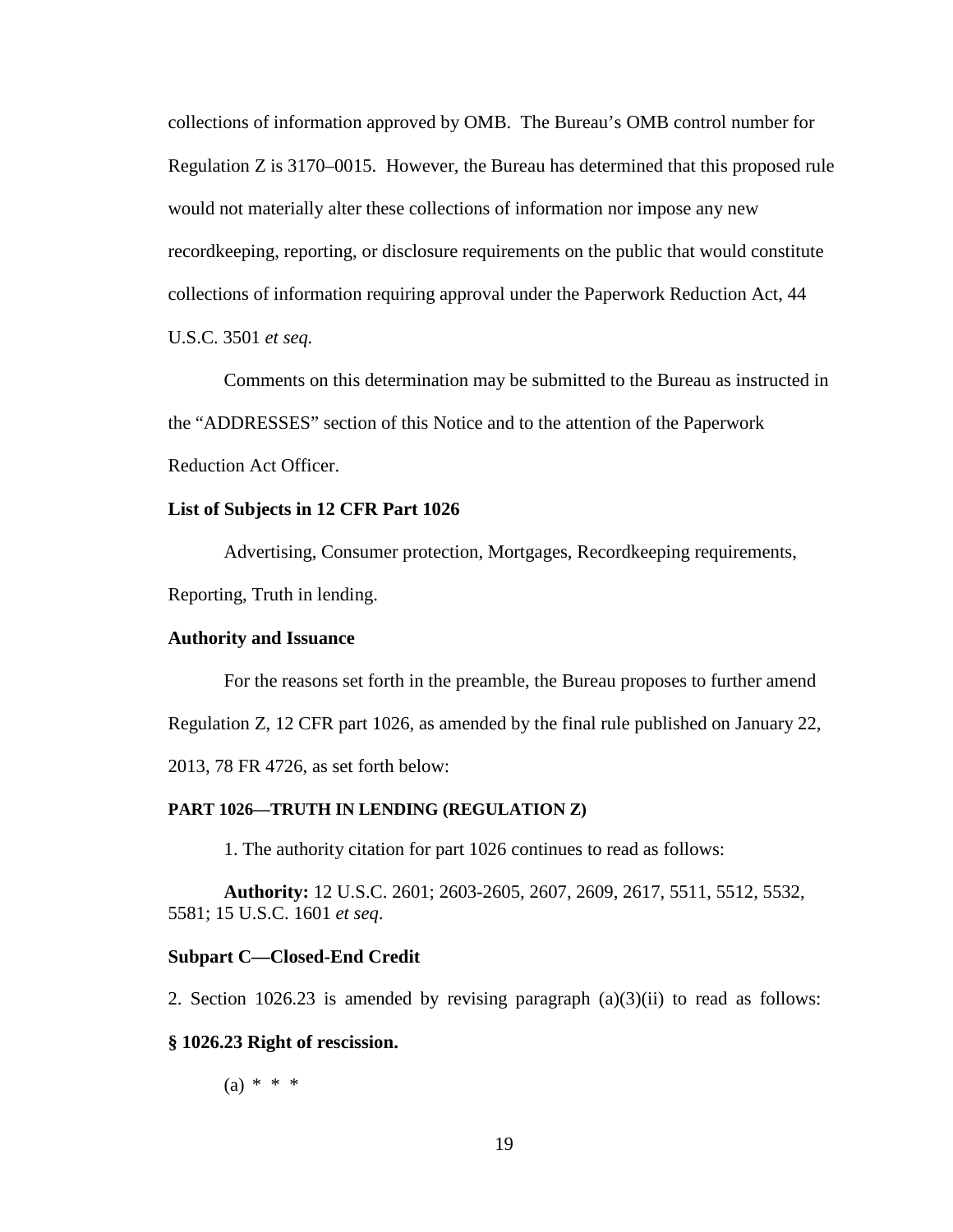$(3) * * * *$ 

(ii) For purposes of this paragraph  $(a)(3)$ , the term "material disclosures" means the required disclosures of the annual percentage rate, the finance charge, the amount financed, the total of payments, the payment schedule, and the disclosures and limitations referred to in §§ 1026.32(c) and (d) and  $1026.35(e)(2)$ .

## **Subpart E—Special Rules for Certain Home Mortgage Transactions**

3. Section 1026.34 is amended by revising paragraph (a)(4)(i) to read as follows:

## **§ 1026.34 Prohibited acts or practices in connection with high-cost mortgages.**

- $(a) * * * *$
- $(4) * * * *$

(i) *Mortgage-related obligations.* For purposes of this paragraph (a)(4), mortgage-related obligations are expected property taxes, premiums for mortgagerelated insurance required by the creditor as set forth in  $\S$  1026.35(b), and similar expenses.

4. Section 1026.35 is amended by revising paragraphs  $(b)(1)$ ,  $(b)(2)(iii)(A)$  and  $(b)(iv)(A)$  and  $(B)$ , and adding paragraph  $(e)$ , to read as follows:

## **§ 1026.35 Requirements for higher-priced mortgage loans.**

\* \* \* \* \*

(b) *\*\*\** For purposes of this paragraph (b), the term "escrow account" has the same meaning as under Regulation X (12 CFR 1024.17(b)), as amended.

(2) *Exemptions.* Notwithstanding paragraph (b)(1) of this section:

\* \* \* \* \*

(iii) Except as provided in paragraph  $(b)(2)(v)$  of this section, an escrow account need not be established for a transaction if, at the time of consummation: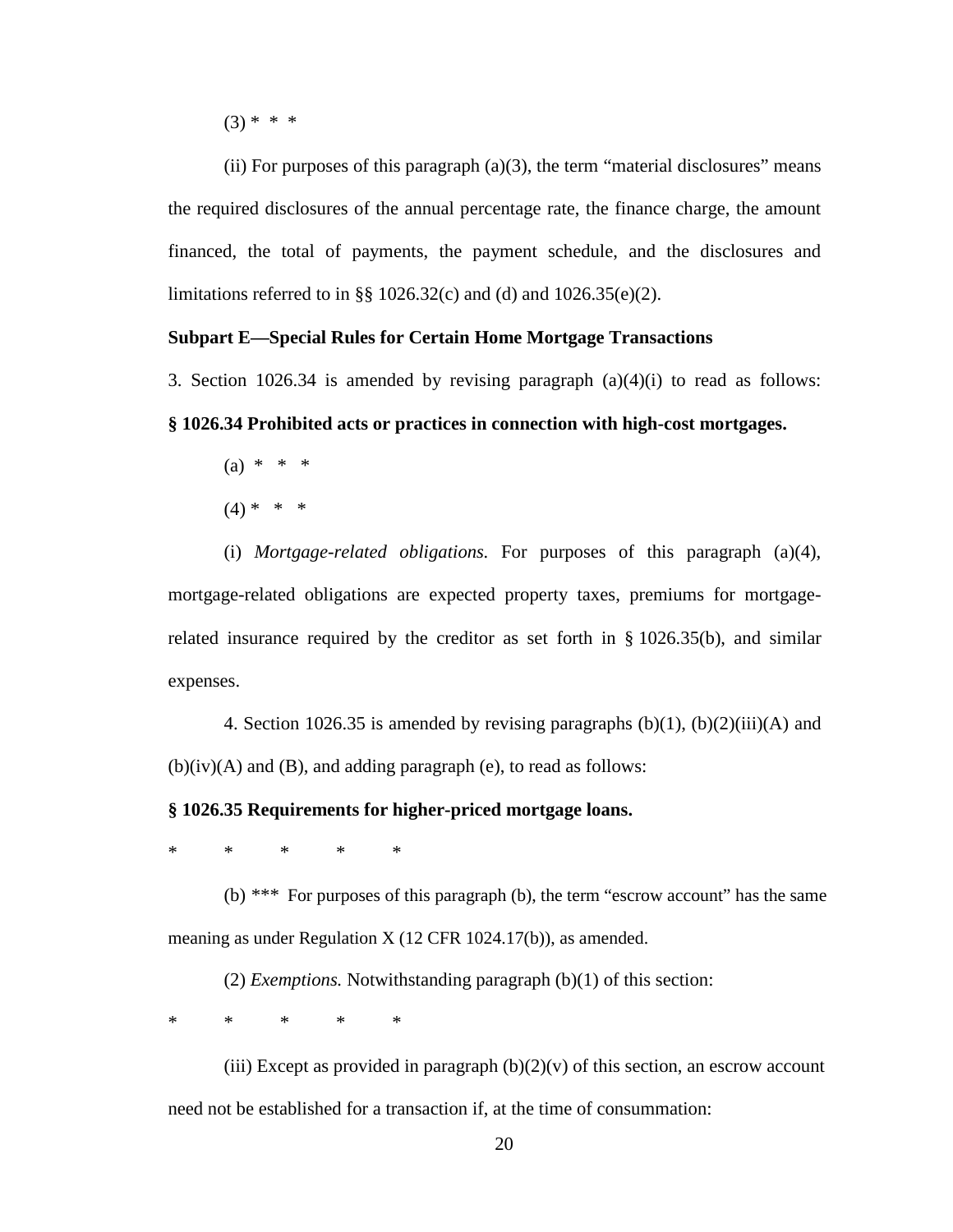(A) During the preceding calendar year, the creditor extended more than 50 percent of its total covered transactions, as defined by § 1026.43(b)(1), secured by a first lien, on properties that are located in counties that are either "rural" or "underserved," as set forth in paragraph  $(b)(2)(iv)$  of this section;

\* \* \* \* \*

(iv) For purposes of paragraph  $(b)(2)(iii)(A)$  of this section:

(A) A county is "rural" during a calendar year if it is neither in a metropolitan statistical area nor in a micropolitan statistical area that is adjacent to a metropolitan statistical area, as those terms are defined by the U.S. Office of Management and Budget and as they are applied under currently applicable Urban Influence Codes (UICs), established by the United States Department of Agriculture's Economic Research Service (USDA-ERS). A creditor may rely as a safe harbor on the list of counties published by the Bureau to determine whether a county qualifies as "rural" for a particular calendar year.

(B) A county is "underserved" during a calendar year if, according to Home Mortgage Disclosure Act (HMDA) data for the preceding calendar year, no more than two creditors extended covered transactions, as defined in  $\S 1026.43(b)(1)$ , secured by a first lien, five or more times in the county. A creditor may rely as a safe harbor on the list of counties published by the Bureau to determine whether a county qualifies as "underserved" for a particular calendar year.

\* \* \* \* \*

(e) *Repayment ability, Prepayment penalties.* Higher-priced mortgage loans are subject to the following restrictions: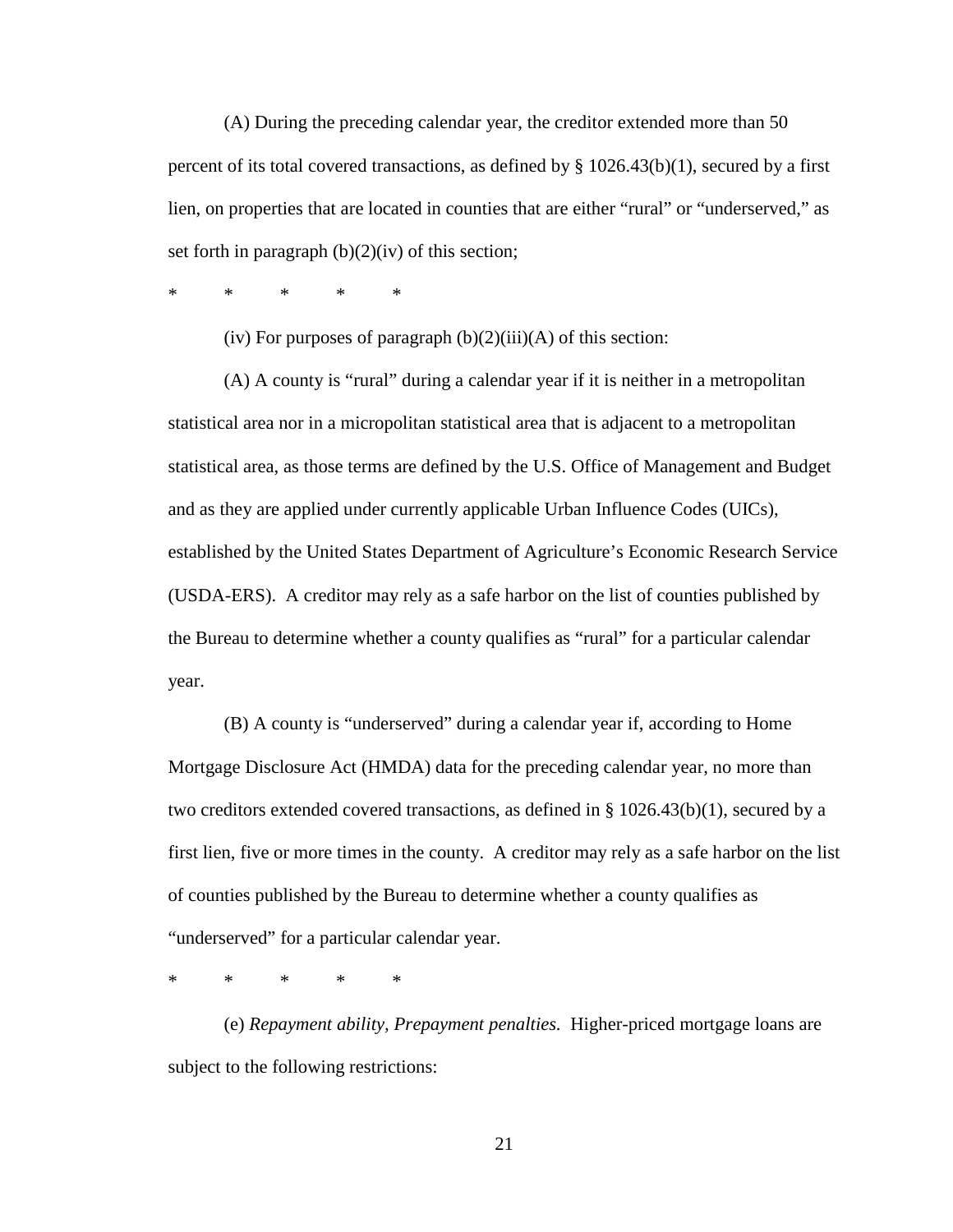(1) *Repayment ability.* A creditor shall not extend credit based on the value of the consumer's collateral without regard to the consumer's repayment ability as of consummation as provided in § 1026.34(a)(4).

(2) *Prepayment penalties.* A loan may not include a penalty described by § 1026.32(d)(6) unless:

(i) The penalty is otherwise permitted by law, including  $\S$  1026.32(d)(7) if the loan is a mortgage transaction described in § 1026.32(a); and

(ii) Under the terms of the loan:

(A) The penalty will not apply after the two-year period following consummation;

(B) The penalty will not apply if the source of the prepayment funds is a

refinancing by the creditor or an affiliate of the creditor; and

(C) The amount of the periodic payment of principal or interest or both may not change during the four-year period following consummation.

(3) *Sunset of requirements on repayment ability and prepayment penalties.* The requirements described in paragraphs  $(e)(1)$  and  $(e)(2)$  of this section shall expire on January 10, 2014.

5. In Supplement I to Part 1026—Official Interpretations:

A. Under *Section 1026.32—Requirements for Certain Closed-End Home* 

*Mortgages,* under *Paragraph 32(d*) *Limitations*, paragraph 1 is revised.

B. Under *Section 1026.34—Repayment Ability*

i. Under Paragraph 34(a)(4) Repayment ability for high-cost mortgages, paragraph 1 is revised.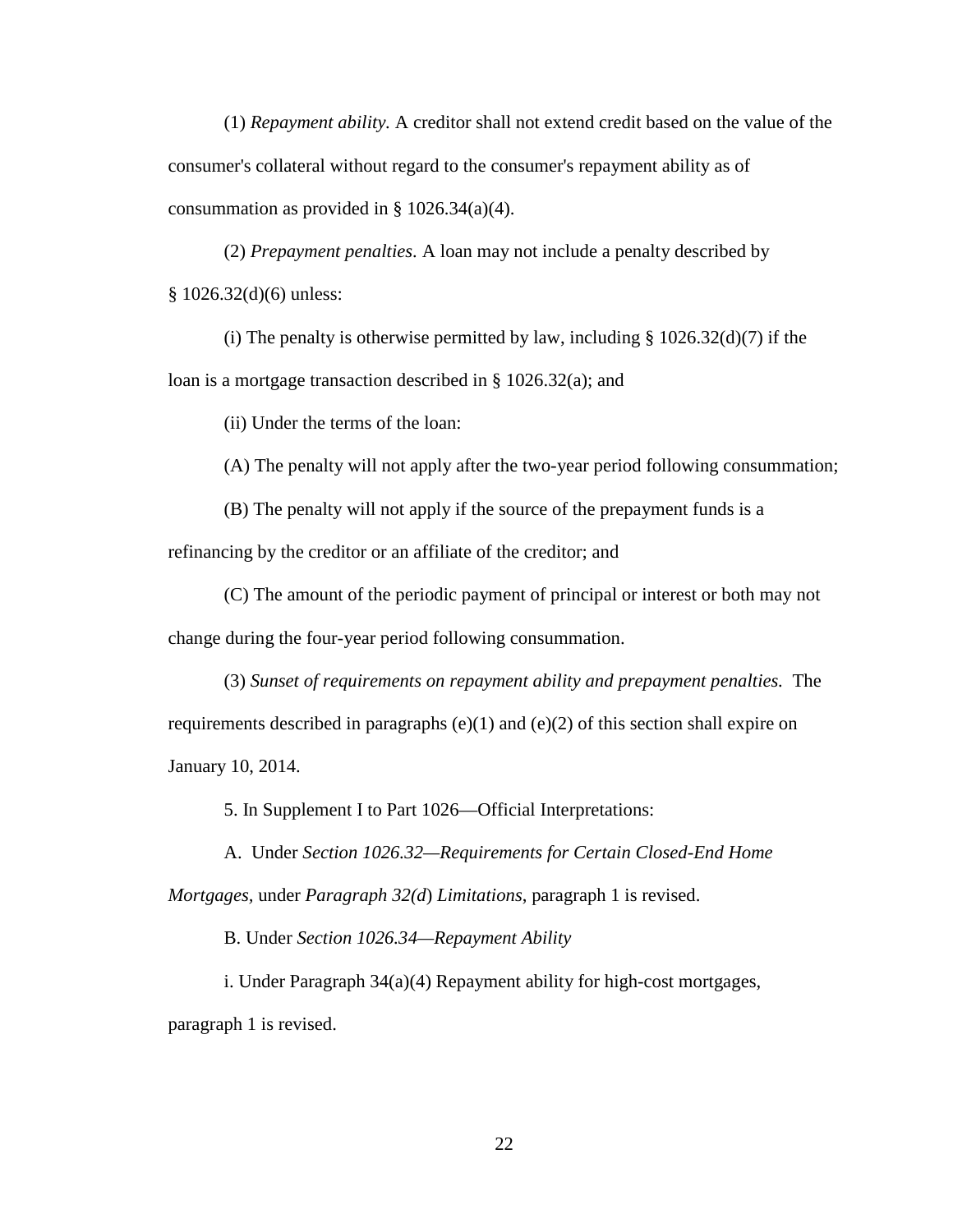ii. Under Paragraph 34(a)(4)(i) Mortgage-Related Obligations, paragraph 1 is revised.

C. Under *Section 1026.35—Requirements for Higher-Priced Mortgage Loans*:

i. Under *Paragraph 35(b)(2)(iii)*, paragraphs 1 and i are revised.

ii. Under *Paragraph 35(b)(2)(iv)*, paragraphs 1, i, ii, 2, i, and ii are revised.

iii. The headings *35(e) Rules for Higher-Priced Mortgage Loans* and *Paragraph* 

 $35(e)(2)(ii)(C)$ , and paragraphs 1 and 2 are added.

#### **Supplement I to Part 1026—Official Interpretations**

\* \* \* \* \*

SUBPART E—SPECIAL RULES FOR CERTAIN HOME MORTGAGE TRANSACTIONS

\* \* \* \* \*

*Section 1026.32—Requirements for Certain Closed-End Home Mortgages*

\* \* \* \* \*

Paragraph 32(d) Limitations.

1. *Additional prohibitions applicable under other sections.* Section 1026.34 sets forth certain prohibitions in connection with mortgage credit subject to § 1026.32, in addition to the limitations in § 1026.32(d). Further, § 1026.35 prohibits certain practices in connection with transactions that meet the coverage test in § 1026.35(a). Because the coverage test in § 1026.35(a) is generally broader than the coverage test in § 1026.32(a), most § 1026.32 mortgage loans are also subject to the prohibitions set forth in § 1026.35 (such as escrows), in addition to the limitations in § 1026.32(d).

\* \* \* \* \*

*Section 1026.34—Prohibited Acts or Practices in Connection with High-Cost Mortgages*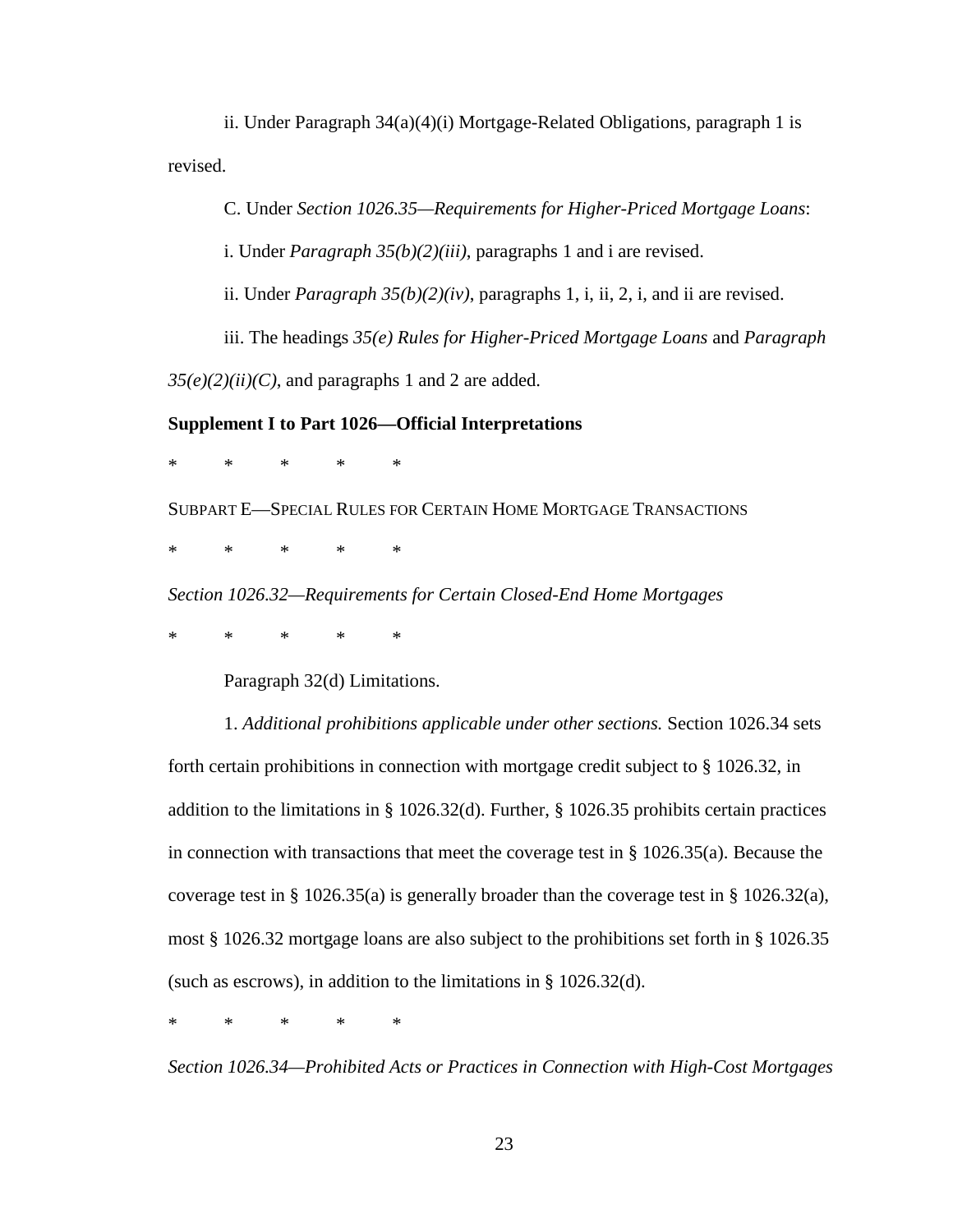\* \* \* \* \*

*Paragraph 34(a)(4) Repayment Ability.*

1. *Application of repayment ability rule.* The § 1026.34(a)(4) prohibition against making loans without regard to consumers' repayment ability applies to mortgage loans described in § 1026.32(a). In addition, the § 1026.34(a)(4) prohibition applies to higherpriced mortgage loans described in § 1026.35(a). *See* § 1026.35(e)(1).

*\* \* \* \* \**

*Paragraph 34(a)(4)(i) Mortgage-Related Obligations.*

1. *Mortgage-related obligations.* A creditor must include in its repayment ability analysis the expected property taxes and premiums for mortgage-related insurance required by the creditor as set forth in § 1026.35(b), as well as similar mortgage-related expenses. Similar mortgage-related expenses include homeowners' association dues and condominium or cooperative fees.

\* \* \* \* \*

*Section 1026.35—Requirements for Higher-Priced Mortgage Loans*

\* \* \* \* \*

*Paragraph 35(b)(2)(iii).*

1. *Requirements for exemption.* Under § 1026.35(b)(2)(iii), except as provided in § 1026.35(b)(2)(v), a creditor need not establish an escrow account for taxes and insurance for a higher-priced mortgage loan, provided the following four conditions are satisfied when the higher-priced mortgage loan is consummated:

i. During the preceding calendar year, more than 50 percent of the creditor's total first-lien covered transactions, as defined in § 1026.43(b)(1), are secured by properties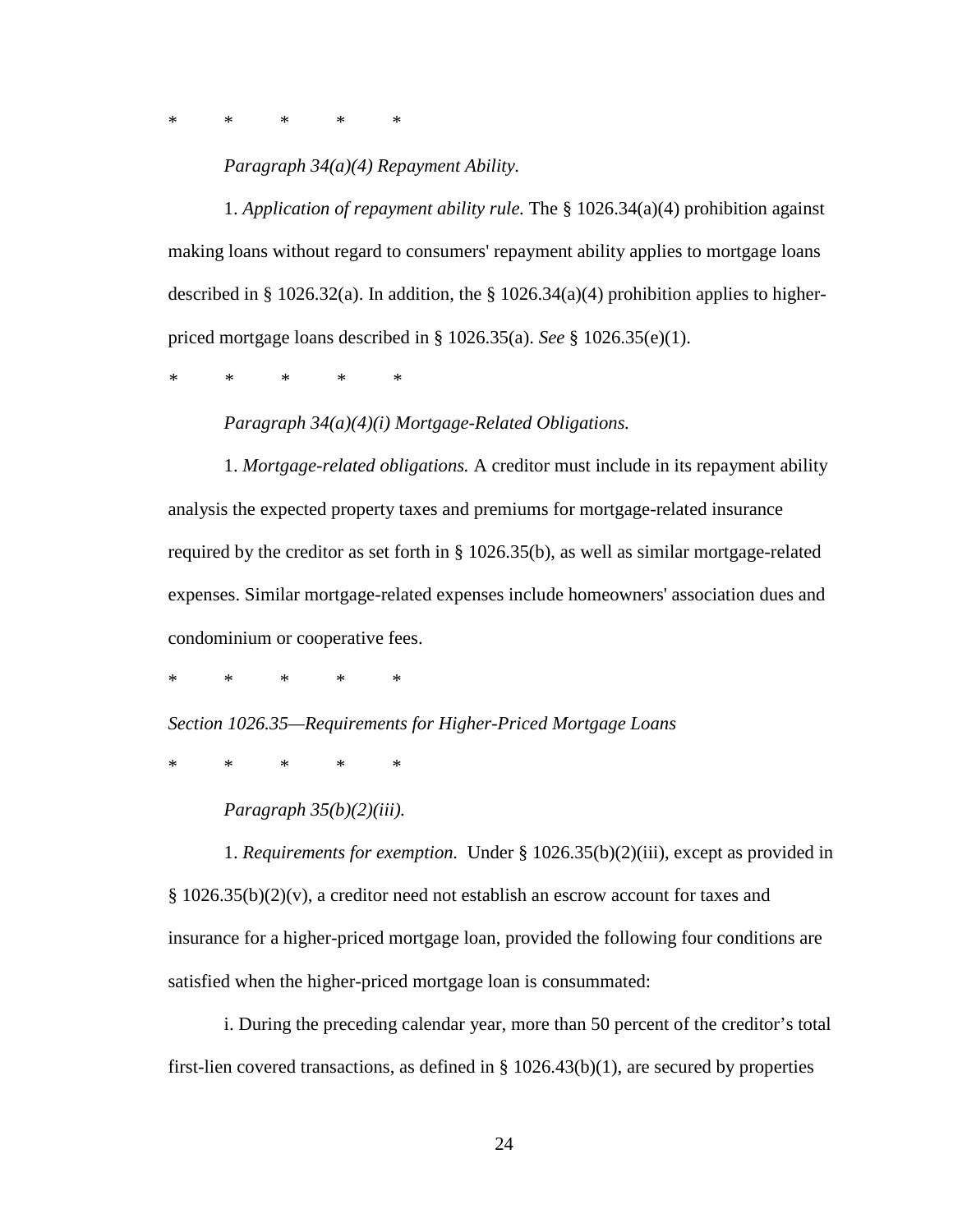located in counties that are either "rural" or "underserved," as set forth in § 1026.35(b)(2)(iv). Pursuant to that section, a creditor may rely as a safe harbor on a list of counties published by the Bureau to determine whether counties in the United States are rural or underserved for a particular calendar year. Thus, for example, if a creditor originated 90 covered transactions, as defined by  $\S$  1026.43(b)(1), secured by a first lien, during 2013, the creditor meets this condition for an exemption in 2014 if at least 46 of those transactions are secured by first liens on properties that are located in such counties.

*\* \* \* \* \**

## *Paragraph 35(b)(2)(iv).*

1. *Requirements for "rural" or "underserved" status.* A county is considered to be "rural" or "underserved" for purposes of  $\S 1026.35(b)(2)(iii)(A)$  if it satisfies either of the two tests in § 1026.35(b)(2)(iv). The Bureau applies both tests to each county in the United States. If a county satisfies either test, the Bureau will include the county on a published list of "rural" or "underserved" counties for a particular calendar year. To facilitate compliance with appraisal requirements in  $\S$  1026.35(c), the Bureau will also create a list of only those counties that are "rural" but excluding those that are only "underserved." The Bureau will post on its public Web site the applicable lists for each calendar year by the end of that year, thus permitting creditors to ascertain the availability to them of the exemption during the following year. For 2012, however, the list will be published before June 1, 2013. A creditor may rely as a safe harbor, pursuant to section 130(f) of the Truth in Lending Act, on the lists of counties published by the Bureau to determine whether a county qualifies as "rural" or "underserved" for a particular calendar year. A creditor's originations of covered transactions, as defined by  $\S 1026.43(b)(1)$ ,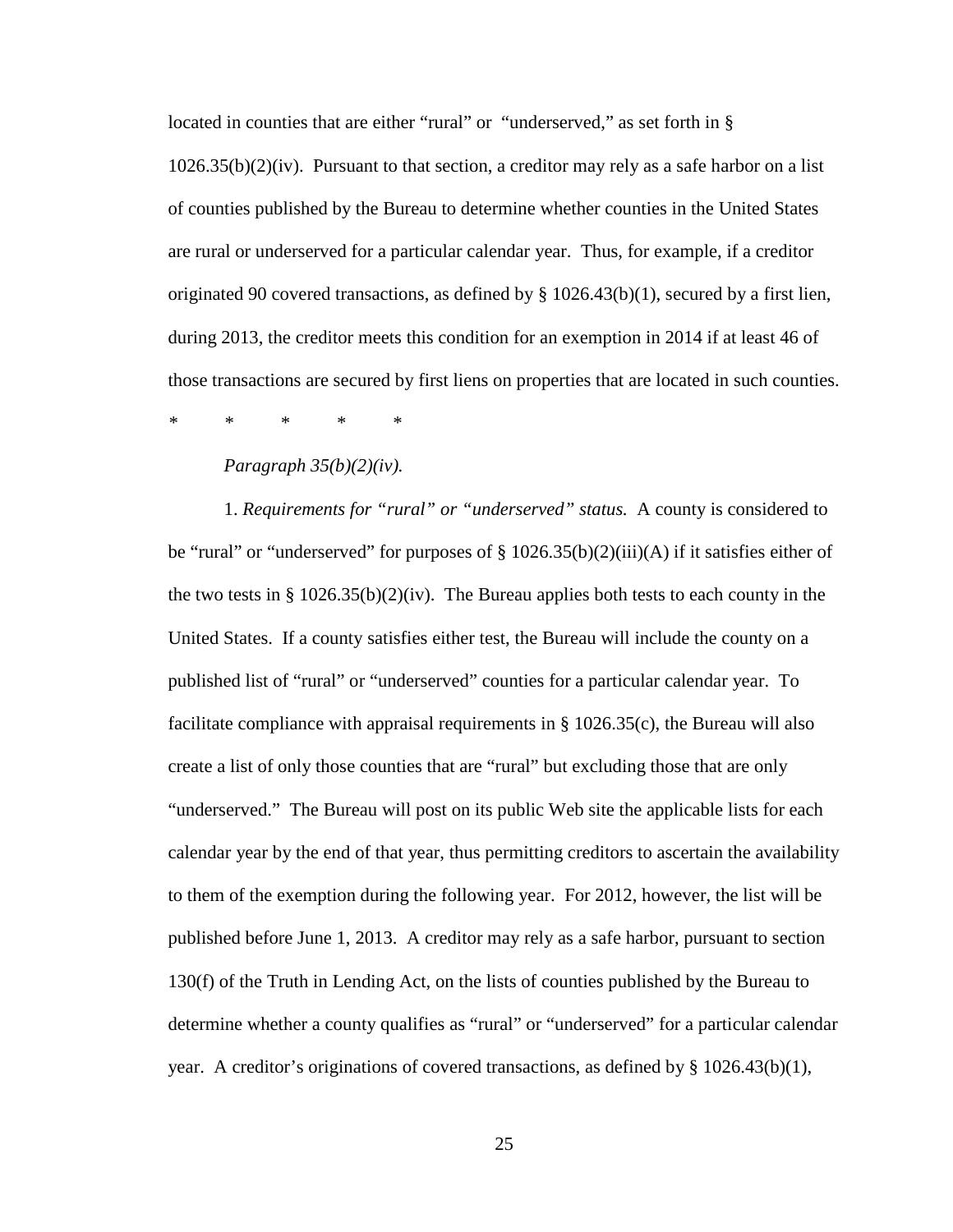secured by a first lien, in such counties during that year are considered in determining whether the creditor satisfies the condition in  $\S 1026.35(b)(2)(iii)(A)$  and therefore will be eligible for the exemption during the following calendar year.

i. Under §  $1026.35(b)(2)(iv)$ (A), a county is rural during a calendar year if it is neither in a metropolitan statistical area nor in a micropolitan statistical area that is adjacent to a metropolitan statistical area. These areas are defined by the Office of Management and Budget and applied under currently applicable Urban Influence Codes (UICs), established by the United States Department of Agriculture's Economic Research Service (USDA-ERS). Accordingly, for purposes of  $\S 1026.35(b)(2)(iv)(A)$ , "adjacent" has the meaning applied by the USDA-ERS in determining a county's UIC; as so applied, "adjacent" entails a county not only being physically contiguous with a metropolitan statistical area but also meeting certain minimum population commuting patterns. Specifically, a county is "rural" if the USDA-ERS categorizes the county under UIC 4, 6, 7, 8, 9, 10, 11, or 12. Descriptions of UICs are available on the USDA-ERS website at [http://www.ers.usda.gov/data-products/urban-influence-codes/documentation.aspx.](http://www.ers.usda.gov/data-products/urban-influence-codes/documentation.aspx) A county for which there is no currently applicable UIC (because the county has been created since the USDA-ERS last categorized counties) is rural only if all counties from which the new county's land was taken are themselves rural under currently applicable UICs.

ii. Under § 1026.35(b)(2)(iv)(B), a county is underserved during a calendar year if, according to Home Mortgage Disclosure Act (HMDA) data for the preceding calendar year, no more than two creditors extended covered transactions, as defined in § 1026.43(b)(1), secured by a first lien, five or more times in the county. Specifically, a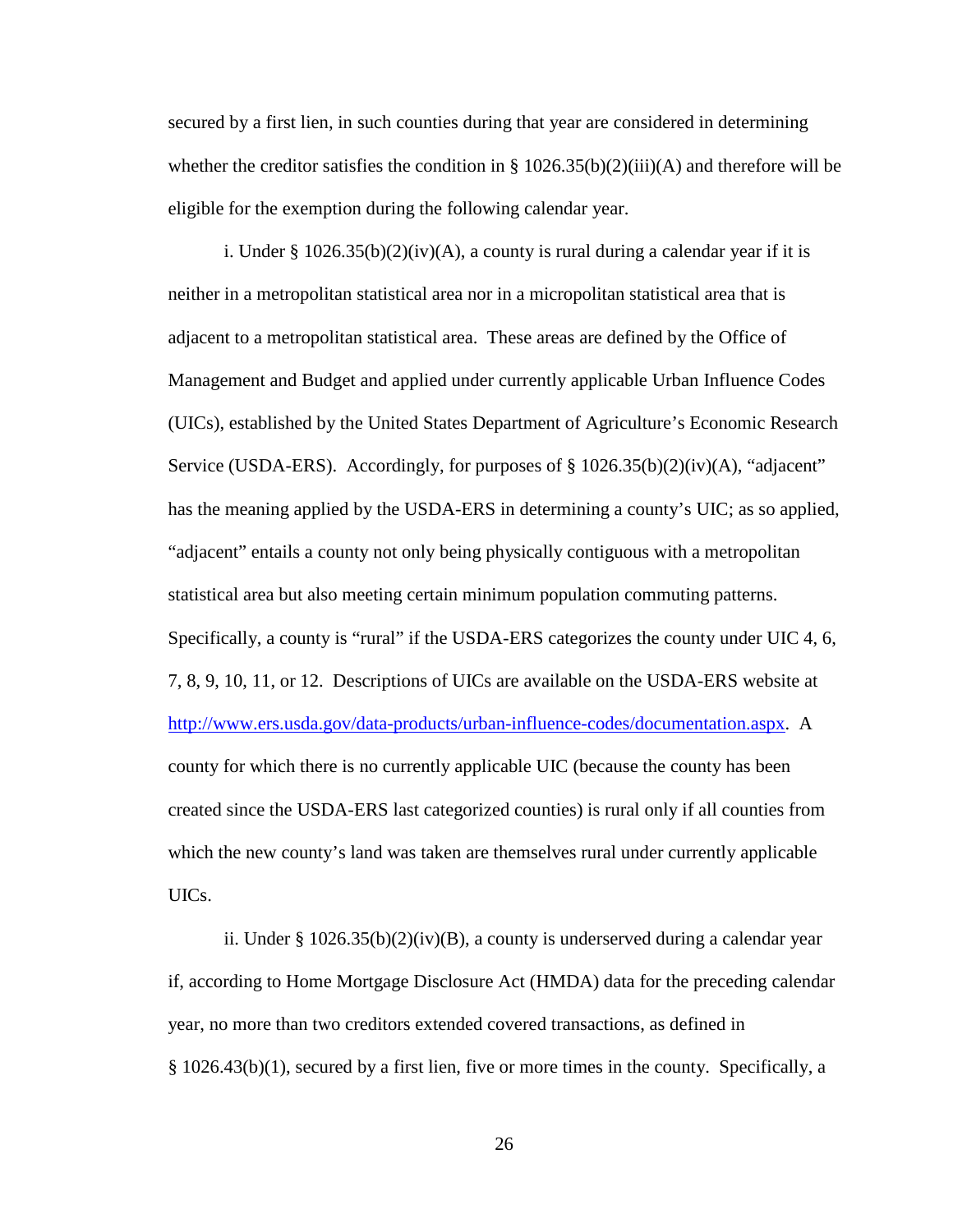county is "underserved" if, in the applicable calendar year's public HMDA aggregate dataset, no more than two creditors have reported five or more first-lien covered transactions with HMDA geocoding that places the properties in that county. For purposes of this determination, because only covered transactions are counted, all firstlien originations (and only first-lien originations) reported in the HMDA data are counted except those for which the owner-occupancy status is reported as "Not owner-occupied" (HMDA code 2), the property type is reported as "Multifamily" (HMDA code 3), the applicant's or co-applicant's race is reported as "Not applicable" (HMDA code 7), or the applicant's or co-applicant's sex is reported as "Not applicable" (HMDA code 4). The most recent HMDA data are available at [http://www.ffiec.gov/hmda.](http://www.ffiec.gov/hmda)

2. *Examples*. i. A county is considered "rural" for a given calendar year based on the most recent available UIC designations, which are updated by the USDA-ERS once every ten years. As an example, assume a creditor makes first-lien covered transactions in County X during calendar year 2014, and the most recent UIC designations have been published in the second quarter of 2013. To determine "rural" status for County X during calendar year 2014, the creditor will use the 2013 UIC designations. However, to determine "rural" status for County X during 2012 or 2013, the creditor would use the UIC designations last published in 2003.

ii. A county is considered "underserved" for a given calendar year based on the most recent available HMDA data. For example, assume a creditor makes first-lien covered transactions in County Y during calendar year 2013, and the most recent HMDA data is for calendar year 2012, published in the third quarter of 2013. To determine "underserved" status for County Y in calendar year 2013 for the purposes of qualifying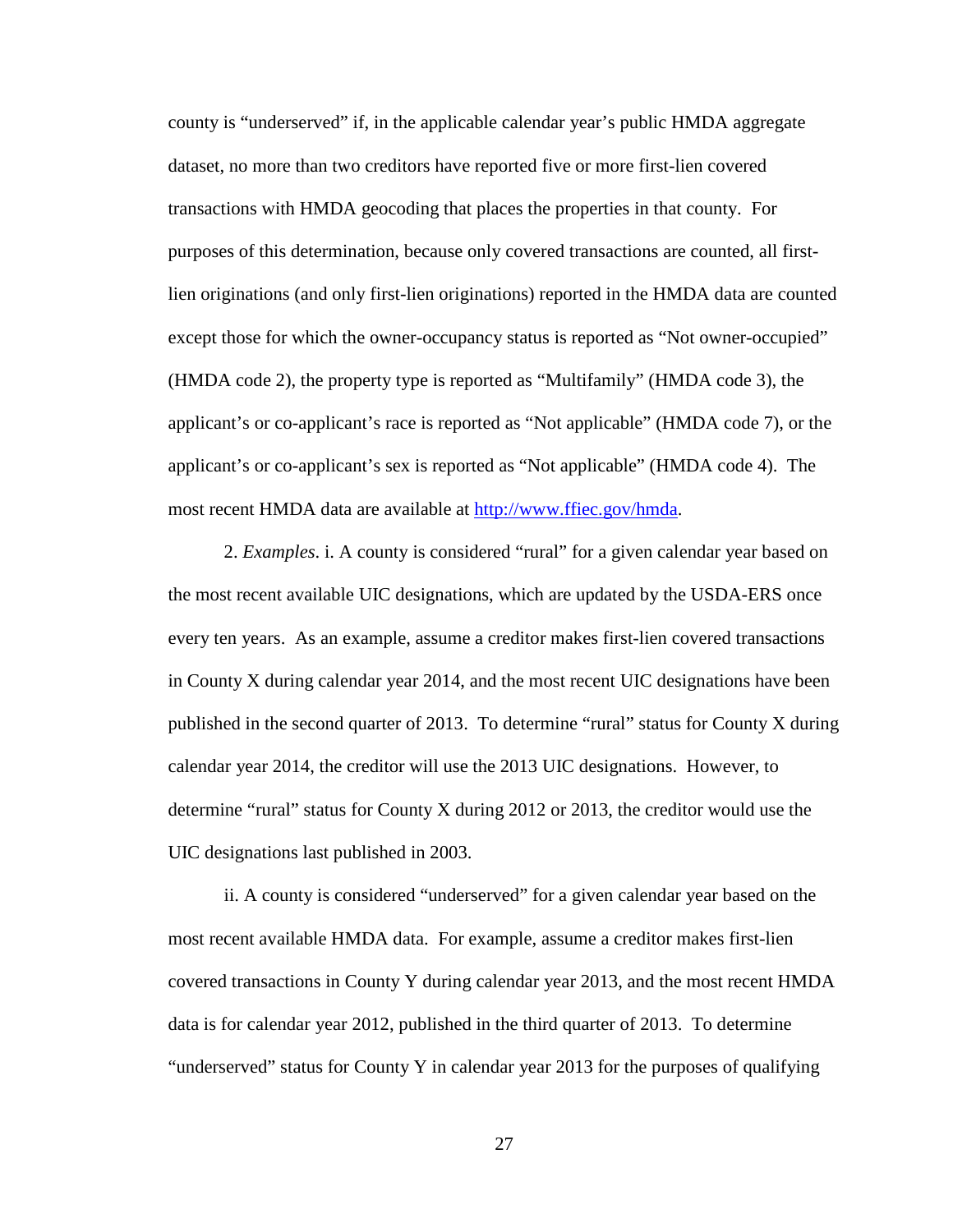for the "rural or underserved" exemption in calendar year 2014, the creditor will use the 2012 HMDA data.

\* \* \* \* \*

## *35(e) Rules for Higher-Priced Mortgage Loans*

## *Paragraph 35(e)(2)(ii)(C).*

1. *Payment change.* Section 1026.35(e)(2) provides that a loan subject to this section may not have a penalty described by § 1026.32(d)(6) unless certain conditions are met. Section  $1026.35(e)(2)(ii)(C)$  lists as a condition that the amount of the periodic payment of principal or interest or both may not change during the four-year period following consummation. For examples showing whether a prepayment penalty is permitted or prohibited in connection with particular payment changes, see comment  $32(d)(7)(iv)-1$ . Those examples, however, include a condition that § 1026.35(e)(2) does not include: the condition that, at consummation, the consumer's total monthly debt payments may not exceed 50 percent of the consumer's monthly gross income. For guidance about circumstances in which payment changes are not considered payment changes for purposes of this section, see comment  $32(d)(7)(iv)$ -2.

2. *Negative amortization.* Section 1026.32(d)(2) provides that a loan described in § 1026.32(a) may not have a payment schedule with regular periodic payments that cause the principal balance to increase. Therefore, the commentary to  $\S 1026.32(d)(7)(iv)$  does not include examples of payment changes in connection with negative amortization. The following examples show whether, under  $\S 1026.35(e)(2)$ , prepayment penalties are permitted or prohibited in connection with particular payment changes, when a loan agreement permits negative amortization: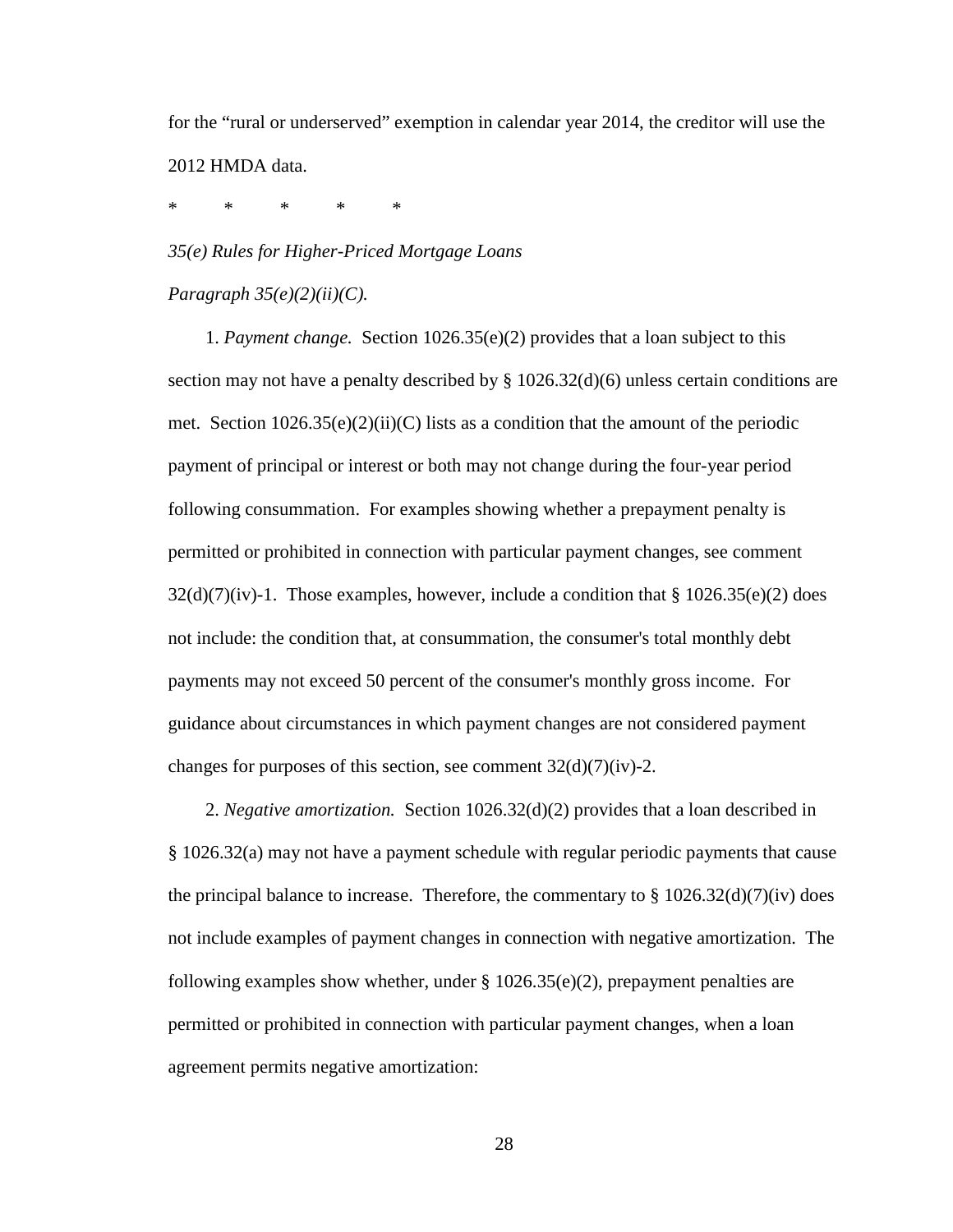i. Initial payments for a variable-rate transaction consummated on January 1, 2010, are \$1,000 per month and the loan agreement permits negative amortization to occur. Under the loan agreement, the first date that a scheduled payment in a different amount may be due is January 1, 2014, and the creditor does not have the right to change scheduled payments prior to that date even if negative amortization occurs. A prepayment penalty is permitted with this mortgage transaction provided that the other § 1026.35(e)(2) conditions are met, that is: provided that the prepayment penalty is permitted by other applicable law, the penalty expires on or before December 31, 2011, and the penalty will not apply if the source of the prepayment funds is a refinancing by the creditor or its affiliate.

ii. Initial payments for a variable-rate transaction consummated on January 1, 2010 are \$1,000 per month and the loan agreement permits negative amortization to occur. Under the loan agreement, the first date that a scheduled payment in a different amount may be due is January 1, 2014, but the creditor has the right to change scheduled payments prior to that date if negative amortization occurs. A prepayment penalty is prohibited with this mortgage transaction because the payment may change within the four-year period following consummation.

\* \* \* \* \*